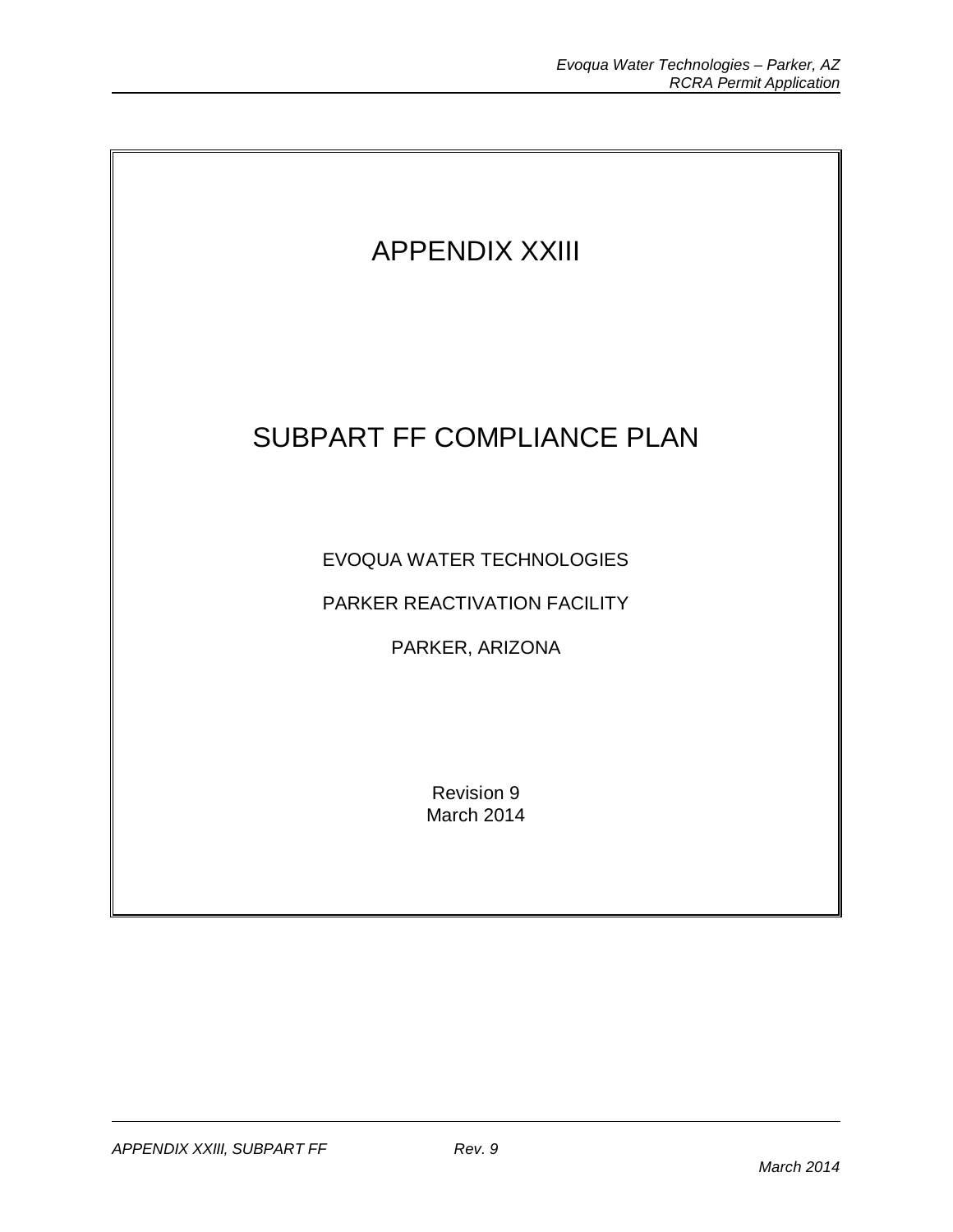# SUBPART FF COMPLIANCE PLAN

Revision 9 –March 2014

**EVOQUA WATER TECHNOLOGIES PARKER, ARIZONA FACILITY**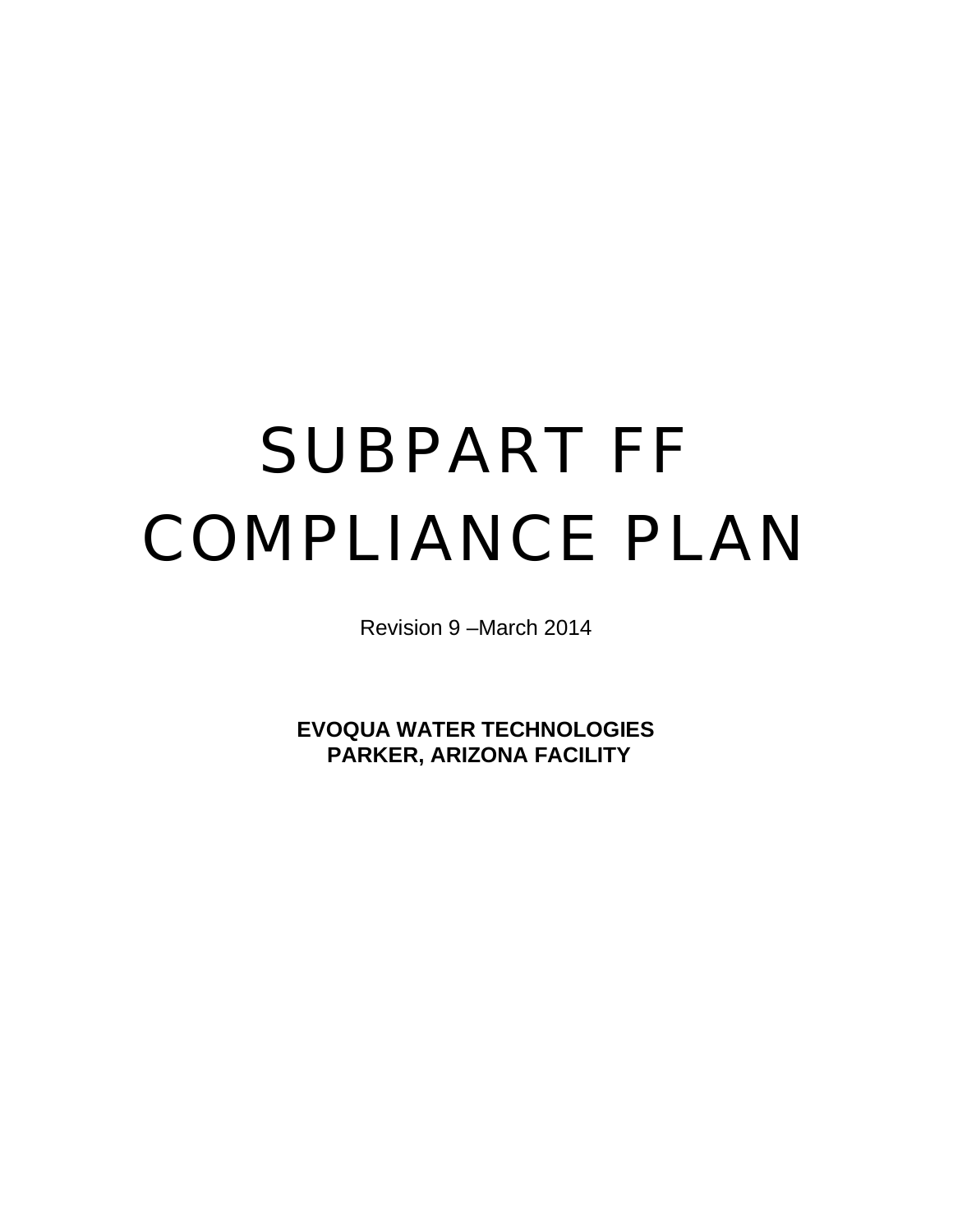# **TABLE OF CONTENTS**

| 1.          |                                                                                                                                           |  |
|-------------|-------------------------------------------------------------------------------------------------------------------------------------------|--|
| 2.          |                                                                                                                                           |  |
| 3.0         |                                                                                                                                           |  |
| 3.1         | APPLICABILITY CRITERIA FOR DESIGNATION OF AFFECTED FACILITIES (40 CFR                                                                     |  |
| 3.2         |                                                                                                                                           |  |
| 3.3         | PERMITTING FOR NEW AND MODIFIED FACILITIES (40 CFR §§61.07 - 61.08)  6                                                                    |  |
| 3.4         |                                                                                                                                           |  |
| 3.5         | GENERAL STANDARDS FOR TREATMENT FACILITIES (40 CFR §61.348) 7                                                                             |  |
| 3.6         | STANDARDS FOR TANKS, CONTAINERS, INDIVIDUAL DRAIN SYSTEMS AND                                                                             |  |
| 3.7         | CLOSED VENT SYSTEMS (40 CFR §§61.343, 61.345, 61.346, AND 61.349)  8<br>COMPLIANCE DEMONSTRATION (40 CFR §§61.13, 61.355, AND 61.356(E) - |  |
|             |                                                                                                                                           |  |
|             | 3.7.1                                                                                                                                     |  |
|             |                                                                                                                                           |  |
|             | 3.7.3                                                                                                                                     |  |
| 3.8         | MONITORING OF OPERATIONS (40 CFR §§61.14 AND 61.354)  14                                                                                  |  |
| 3.9<br>3.10 | REPORTING REQUIREMENTS (40 CFR §§61. 13(F) AND 61.357) 17                                                                                 |  |
| 4.0         | EVOQUA WATER TECHNOLOGIES, PARKER, ARIZONA FACILITY                                                                                       |  |
|             |                                                                                                                                           |  |
| 4.1         | NESHAP SUBPART FF APPLICABILITY TO THE PARKER, ARIZONA FACILITY 17                                                                        |  |
| 4.2         |                                                                                                                                           |  |
| 4.3         |                                                                                                                                           |  |
| 4.4         |                                                                                                                                           |  |
| 4.5         |                                                                                                                                           |  |
| 4.6         |                                                                                                                                           |  |
| 4.7         |                                                                                                                                           |  |
| 4.8         |                                                                                                                                           |  |

4.8 REPORTING ....................................................................................................... 22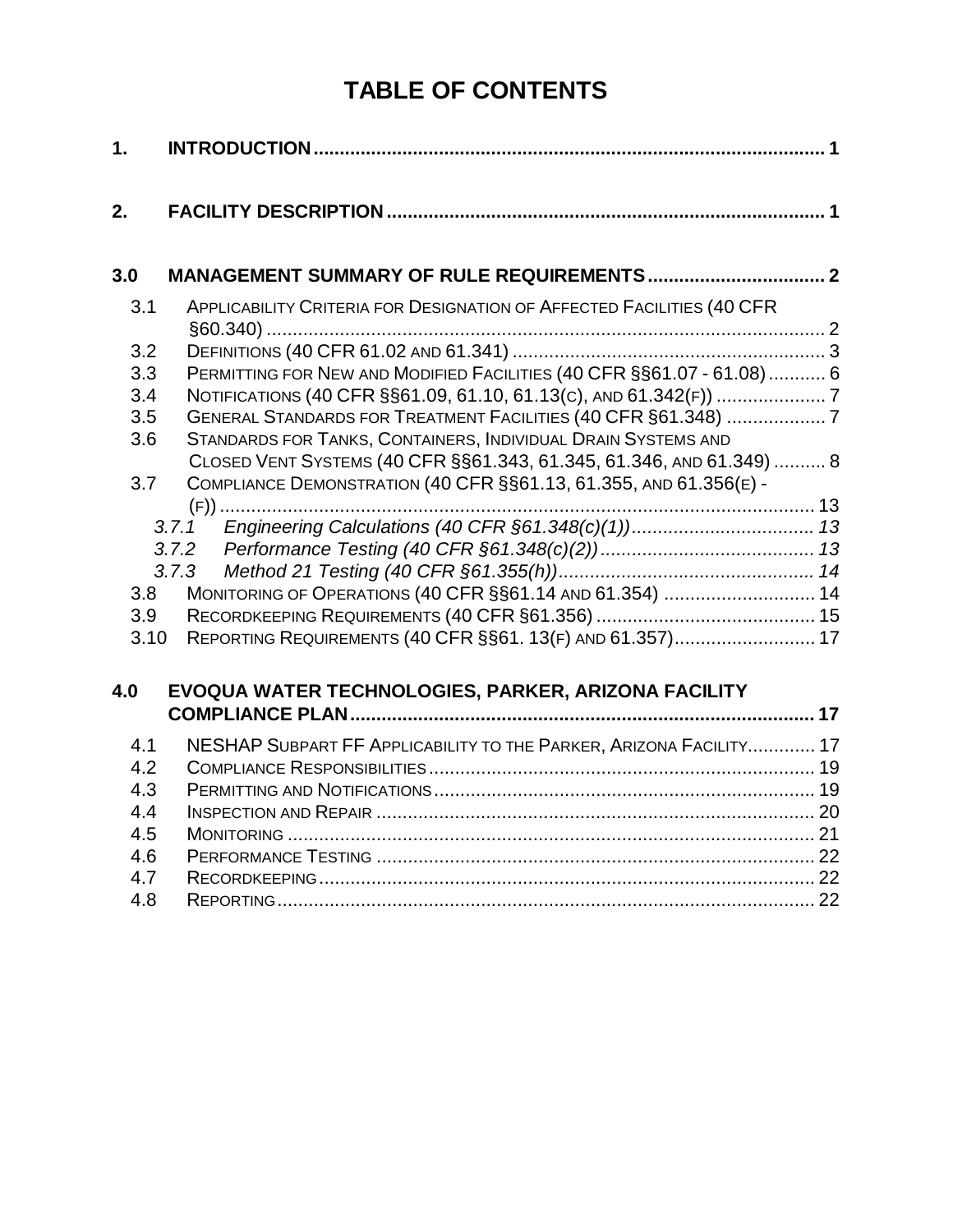# **TABLE OF APPENDICES**

| Appendix A           | Relevant Text of Neshap Subparts A and FF                                                                            |
|----------------------|----------------------------------------------------------------------------------------------------------------------|
| Appendix B           | <b>Copies of Notifications</b>                                                                                       |
| Appendix C           | <b>Engineering Calculations Supporting Control Device Performance</b>                                                |
| Appendix D           | <b>Subpart FF Annual Reports</b>                                                                                     |
| Appendix E           | <b>Quarterly Visual Inspection Records</b>                                                                           |
| Appendix F           | Annual Method 21 Inspections Records                                                                                 |
| Appendix G           | Debris Bin and Associated Drum Inspection Records                                                                    |
| Appendix H           | Description of Process Parameters Monitored                                                                          |
| Appendix I           | Carbon Canister Replacement Logs                                                                                     |
| Appendix J           | <b>Benzene Analytical</b>                                                                                            |
| Appendix K           | <b>Facility Process Flow Diagram</b>                                                                                 |
| <b>Miscellaneous</b> | <b>Engineering Calculations Supporting Treatment Unit Performance</b><br>(Not Required – Informational Purpose Only) |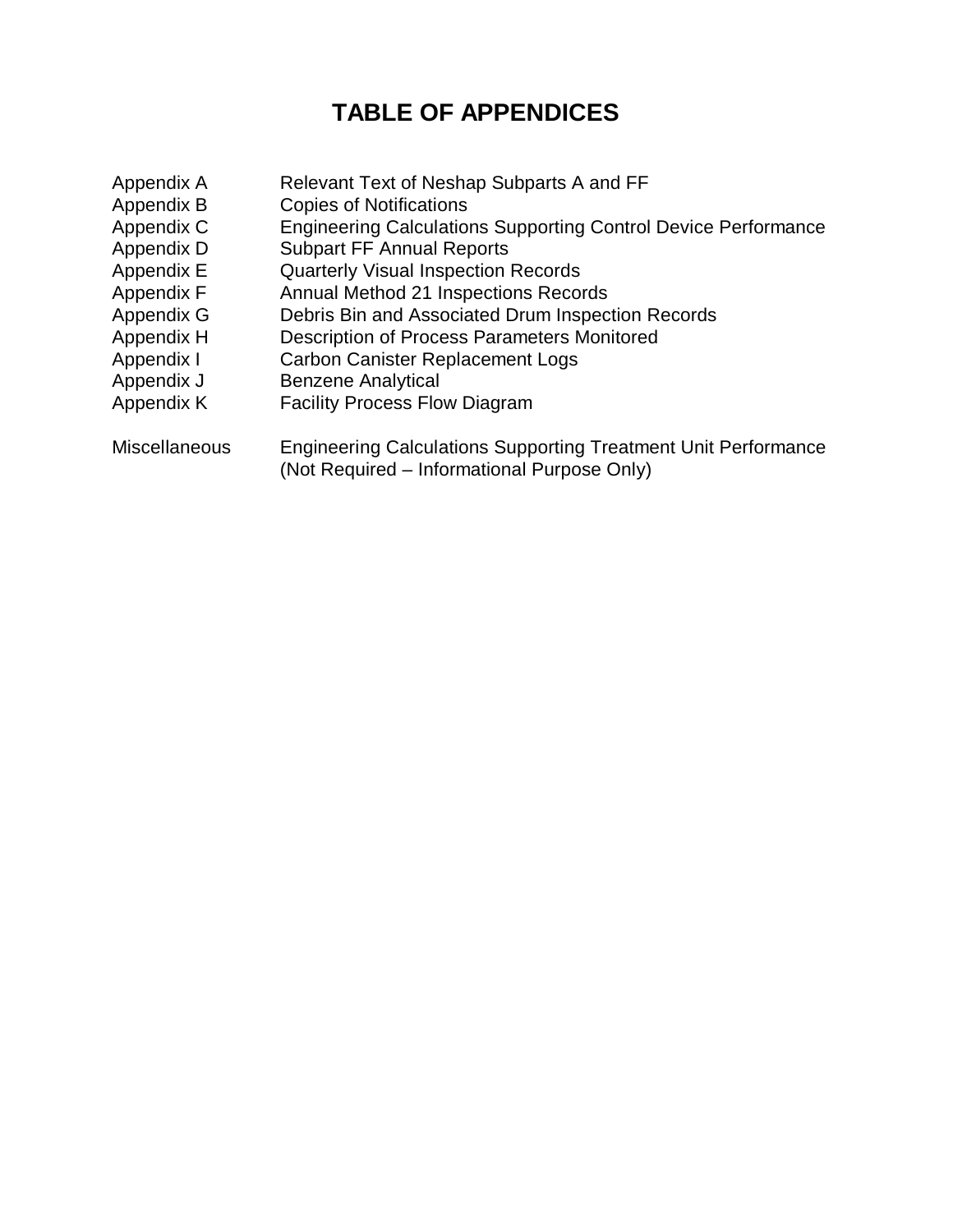# **1. INTRODUCTION**

This document summarizes the applicable National Emission Standards for Hazardous Air Pollutants (NESHAP) for Benzene Waste Operations (Subpart FF) requirements and compliance plan for the Evoqua Water Technologies, Parker, Arizona facility. The main purpose of the document is to assist facility management and staff in understanding the relevant NESHAP Subpart FF requirements, and provide a tool for maintaining and tracking compliance documentation. Portions of the Facility's operations are also subject to RCRA Subpart CC, which controls emissions of volatile organics, including benzene. Subpart CC has provisions that can be more or less stringent than Subpart FF, and it also contains an exemption for certain facilities equipped with and operating air emission controls in compliance with Subpart FF. This plan does not address Subpart CC requirements.

The NESHAP regulations covered include:

- Subpart A General Provisions (40 CFR 61.01, et seq.)
- Subpart FF National Emission Standard for Benzene Waste Operations (40 CFR §61.340, et seq.)

Subpart A details the general provisions of the NESHAP regulations and applies to all facilities that trigger one or more of the emission standards outlined in the subsequent subparts. Subpart FF details the specific requirements for controlling benzene emissions from chemical manufacturing plants, petroleum refineries, and coke by-product recovery plants. This subpart also applies to facilities that treat wastes generated by facilities subject to Subpart FF; it is for this reason that the Parker, Arizona facility must comply with Subpart FF requirements (see §61.340(b)). The relevant texts from Subparts A and FF are provided in Appendix A for reference.

This document assumes that the total annual benzene quantity (TAB) for the Facility is less than 10 megagrams (Mg) per year. The Facility implements a TAB tracking system to closely monitor the facility TAB throughout the year, as changes to Facility practices, including additional controls, must be implemented before the Facility TAB equals or exceeds 10 Mg/yr.

The sections that follow describe the treatment processes at the Parker, Arizona facility, summarize the relevant rule requirements, and outline the facility's compliance plan.

# **2. FACILITY DESCRIPTION**

The Parker, Arizona facility reactivates spent carbon from both facilities subject to and exempt from the requirements of Subpart FF. The spent carbon is deposited in one of two hoppers (H-1 and H-2) whose emissions are controlled by carbon absorber WS-2. The spent carbon is stored in tanks (T-1, T-2, T-5, and T-6) prior to treatment. From the storage tanks, the slurry is pumped to the furnace feed tank (T-18) and is then dewatered before being introduced into the reactivation unit. The storage tanks and furnace feed tank are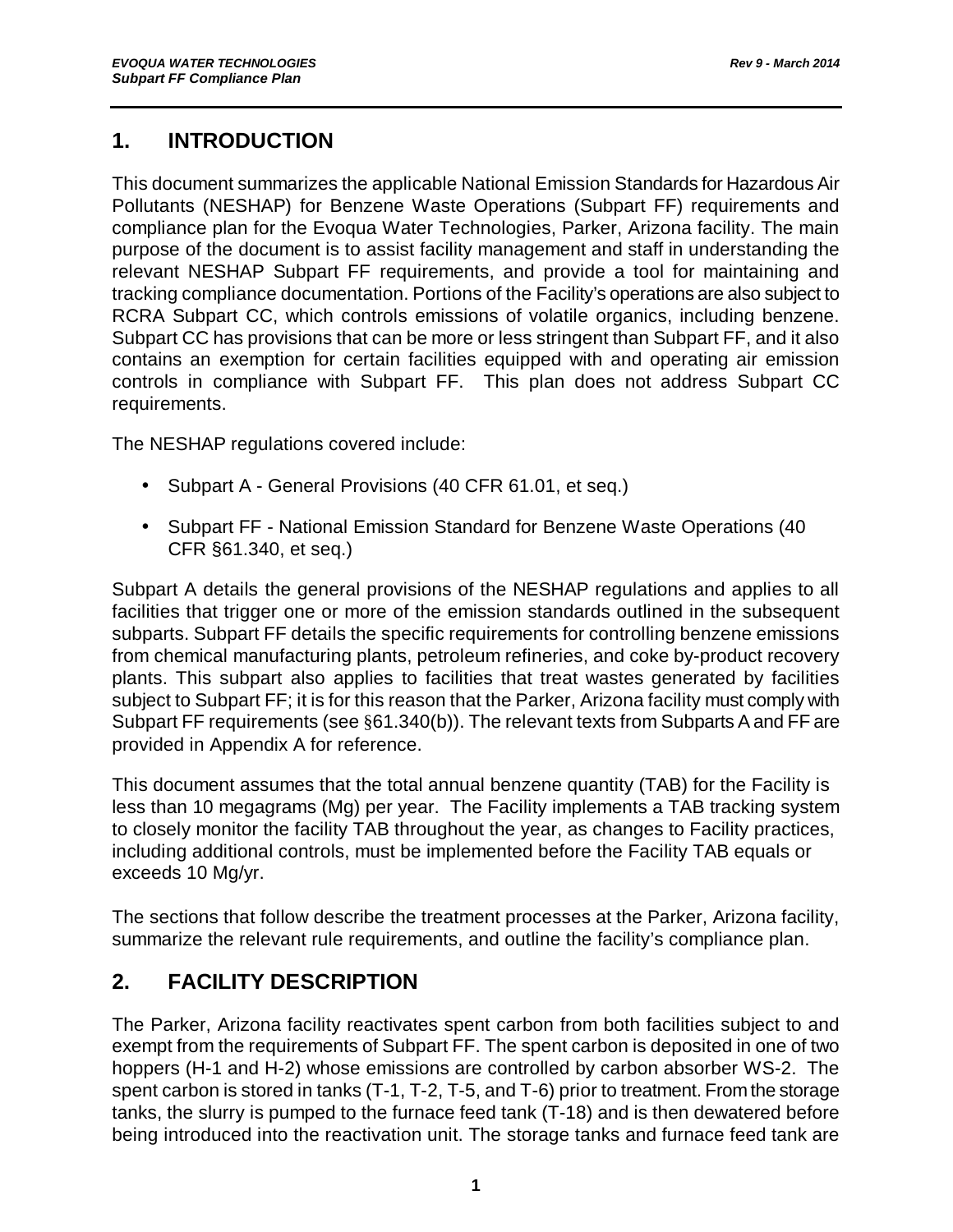connected to carbon adsorbers (WS-1 and WS-3) to treat any volatile organic compounds (VOC) that may be present in the tank vapors.

Spent carbon is reactivated in the facility reactivation treatment unit, which consists of a multiple hearth furnace (RF-2) and an afterburner (AB-2). In this treatment unit, organic contaminants such as benzene are thermally destroyed by high temperatures to achieve destruction and removal efficiency greater than 99%. Under the language of Subpart FF and EPA guidance, the regenerated carbon is considered a product, not a waste. As such, the Facility is not required to demonstrate compliance with the benzene removal or destruction requirements in the regenerated carbon, provided the carbon is legitimately redeployed as a regenerated carbon product. The Facility confirms this by ensuring its regenerated carbon meets product specifications and is placed into inventory for reuse.

Reactivated carbon product is cooled before it is stored, packaged, and shipped. The hot gases from the reactivation treatment unit are further treated by air pollution control equipment prior to being routed through a stack to atmosphere.

The Parker, Arizona facility currently operates as an interim status facility under the Resource Conservation and Recovery Act (RCRA) and is limited to a maximum spent carbon feed to the furnace of 2760 lb/hr.

Sources of potential benzene emissions from Subpart FF waste include:

- Carbon adsorbers (WS-1, WS-2, and WS-3), which control spent carbon storage and furnace feed tank VOC emissions, including benzene.
- Emissions associated with the reactivation treatment unit (RF-2 and AB-2).
- Fugitive emissions from the unloading of spent carbon into hoppers H-1 and H-2.
- Fugitive emissions from containers of Subpart FF waste.

The processes subject to Benzene Neshap compliance are highlighted in the facility process flow diagram located in Appendix L.

## **3.0 MANAGEMENT SUMMARY OF RULE REQUIREMENTS**

#### *3.1 Applicability Criteria for Designation of Affected Facilities (40 CFR §60.340)*

Subpart FF applies to chemical manufacturing plants, coke by-product recovery plants, and petroleum refineries, and to treatment, storage and disposal facilities (TSDFs) that treat, store, or dispose, of hazardous wastes containing benzene generated by these facilities (e.g., the Facility) (see §61.340(a) and (b)). Because the Facility's TAB is less than 10 Mg/yr, it is subject only to TAB recordkeeping and reporting requirements under this section of the rule.

Subpart FF also applies to any facility that receives waste that is accompanied by a notice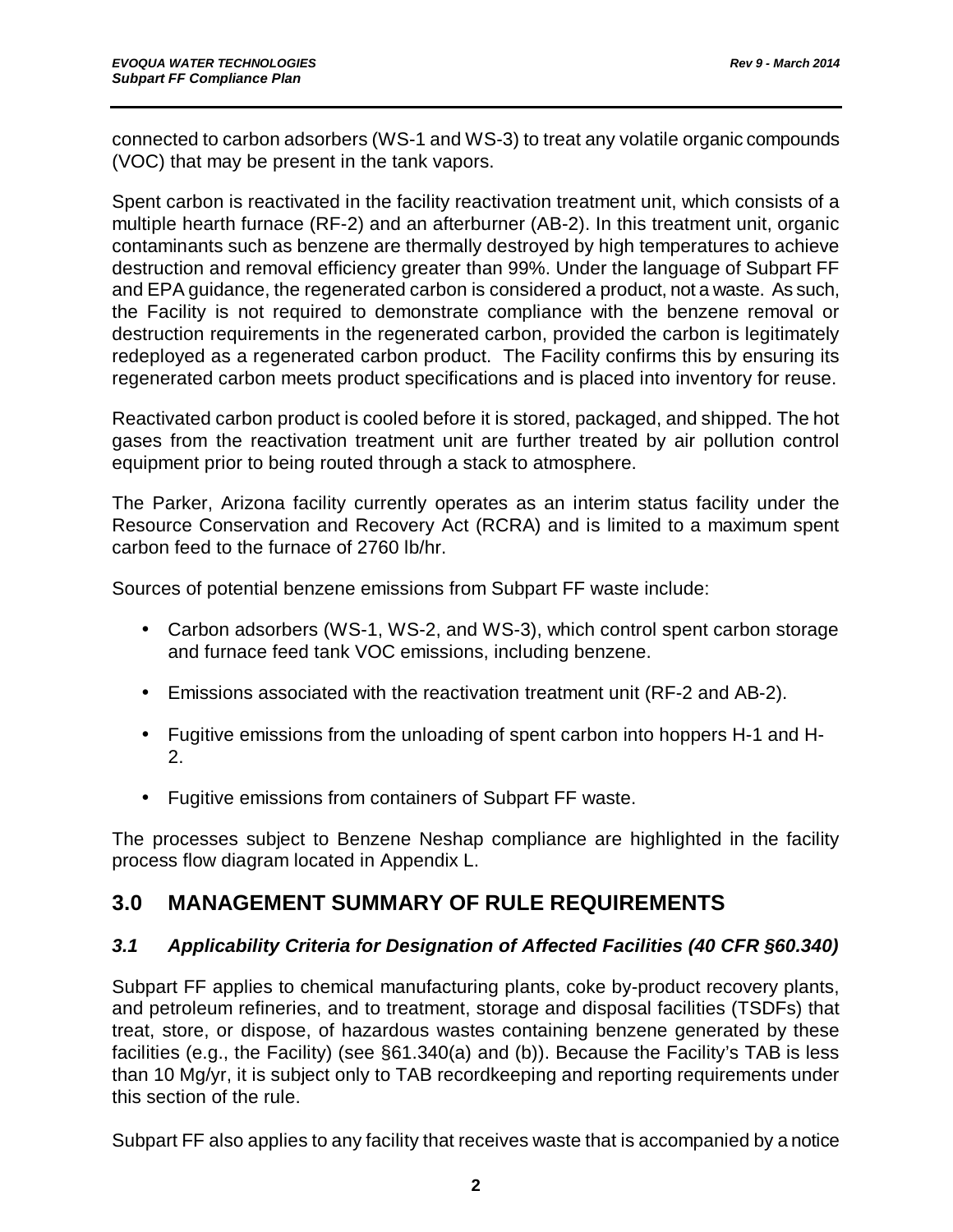that the waste must be managed in accordance with Subpart FF (See 40 CFR §61.342(f)). The Facility receives wastes that have been designated as Subpart FF wastes under these provisions. All incoming wastes with a Subpart FF notice, including any subsequentmixtures of these wastes with any other materials, must be managed in compliance with Subpart FF requirements.

Incoming wastes from plants that are subject to Subpart FF (e.g., wastes from refineries, coke by-product recovery plants and chemical plants) which do not have a Subpart FF notice are presumed to not require Subpart FF controls at the Facility. If a generator provides a Subpart FF notice for a type of waste after prior shipments of that type have already been received, it is presumed that Subpart FF controls are required only from the date the Subpart FF notice is received.

#### *3.2 Definitions (40 CFR 61.02 and 61.341)*

Outlined below is a list of useful definitions that apply under NESHAP regulations. This list is not exhaustive and facility staff should reference the applicable subpart for additional information.

- *Chemical Manufacturing Plant* any facility engaged in the production of chemicals by chemical, thermal, physical, or biological processes for use as a product, co-product, by-product, or intermediate including but not limited to industrial organic chemicals, organic pesticide products, pharmaceutical preparations, paint and allied products, fertilizers, and agricultural chemicals. See the definition at 40 CFR §61.341 for examples of some of the applicable process units.
- **Capital Expenditure** An expenditure for a physical or operational change to a stationary source which exceeds a minimum threshold. The importance of the capital expenditure provisions is that modifications to existing facilities that result in an increase in emissions are not subject to NESHAP permitting requirements if the modifications can be accomplished without a "capital expenditure". The difficulty with determining whether a modification triggers the "capital expenditure" threshold is that the Internal Revenue Service (IRS) guidelines cited by EPA as the means of making this determination are no longer published. EPA recognizes that the IRS form is no longer available, and intends to modify this definition. In the meantime, EPA uses the following definition:

Capital Expenditure > (Original Equipment Cost)(0.07)

Capital expenditures are analyzed on a per project basis to determine if a modification will result from a change in operation.

*Closed Vent System* - A system that is not open to the atmosphere and is composed of piping, ductwork, connections, and, if necessary, flow inducing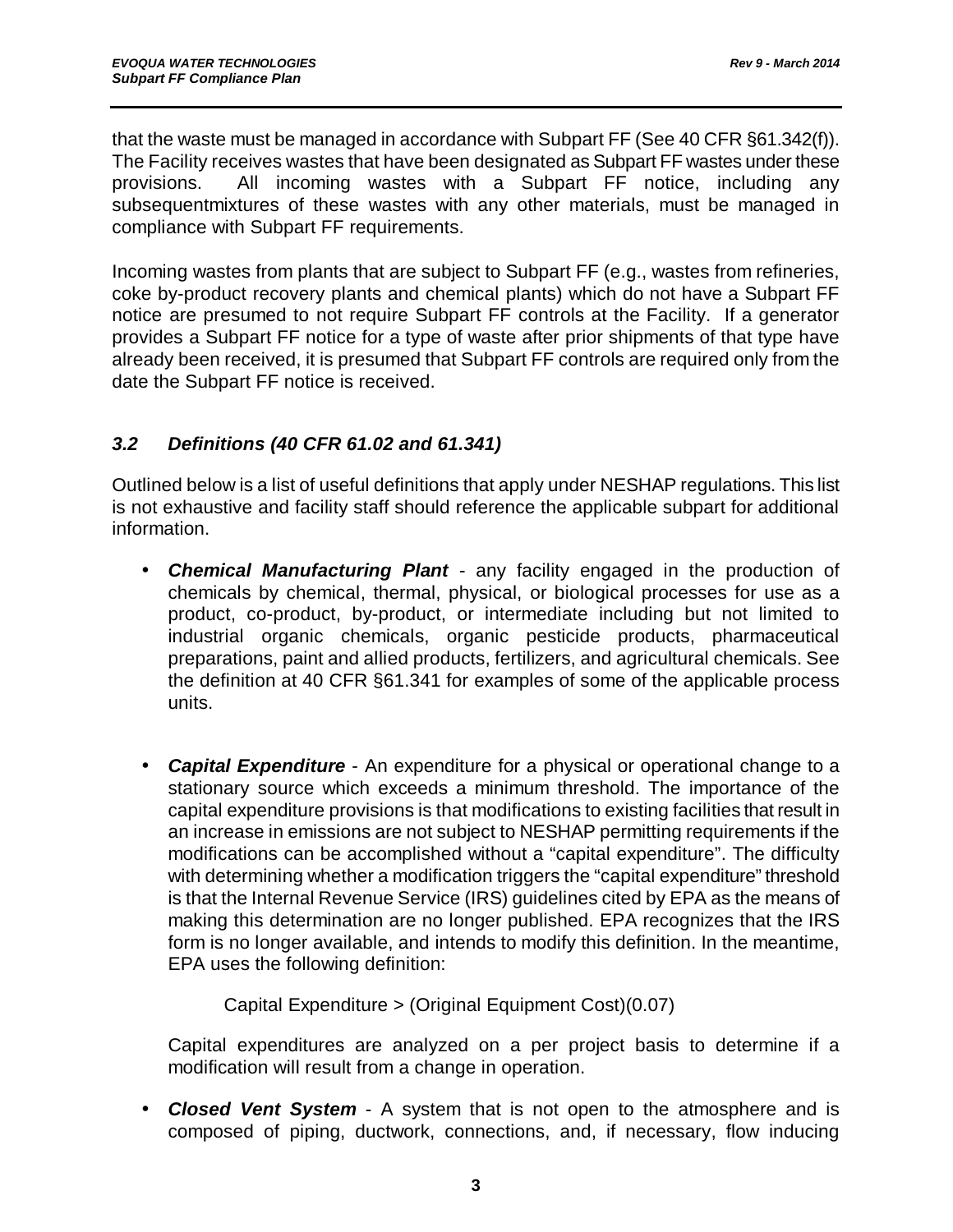devices that transport gas or vapor from an emission source to a control device.

- *Coke By-Product Recovery Plant* any facility designed and operated for the separation and recovery of coal tar derivatives (by-products) evolved from coal during the coking process of a coke oven battery.
- *Commencement of Construction* Construction commences when an owner or operator has undertaken a continuous program of construction or modification, or when an owner has entered into a contractual obligation to undertake and complete, within a reasonable time, a continuous program of construction or modification. Under a strict reading of this definition, construction commences when an owner signs a contract for the construction of a new or modified emission unit subject to NESHAP regulations. However, this is not how EPA applies this definition. EPA has issued guidance to the effect that construction commences when any component of an emissions unit subject to NESHAP is affixed to a foundation. Under this guidance, the laying of a foundation or permanent installation of piping or electrical conduit associated with a NESHAP source is considered to be commencement of construction. Notably, EPA does allow the shipment of pre-fabricated equipment to a site, provided that equipment is not affixed to a foundation upon arrival at the NESHAP facility.
- *Construction* Fabrication, erection, or installation of a facility subject to NESHAP regulations. More notably, construction of a facility subject to NESHAP regulations cannot be commenced without a permit from EPA or its delegated administrator.
- *Container* Any portable waste management unit in which a material is stored, transported, treated, or otherwise handled. Examples of containers are drums, barrels, tank trucks, dumpsters, tank cars, and dump trucks.
- *Cover* A device or system which is placed on or over a waste placed in a waste management unit so that the entire waste surface area is enclosed and sealed to minimize air emissions. A cover may have openings necessary for operation, inspection, and maintenance of the waste management unit such as access hatches, sampling ports, and gauge wells provided that each opening is closed and sealed when not in use. Examples of covers include a fixed roof installed on a tank, a lid installed on a container, and an air-supported enclosure installed over a waste management unit.
- *Individual Drain System* A system used to convey waste from a process unit, product storage tank, or waste management unit to a waste management unit. This term includes all process drains and associated sewer lines down to the receiving waste management unit.
- *No Detectable Emissions -* Less than 500 parts per million by volume (ppmv) above background levels, as measured by a detection instrument reading in accordance with the procedures specified in §61.355(h) of this subpart.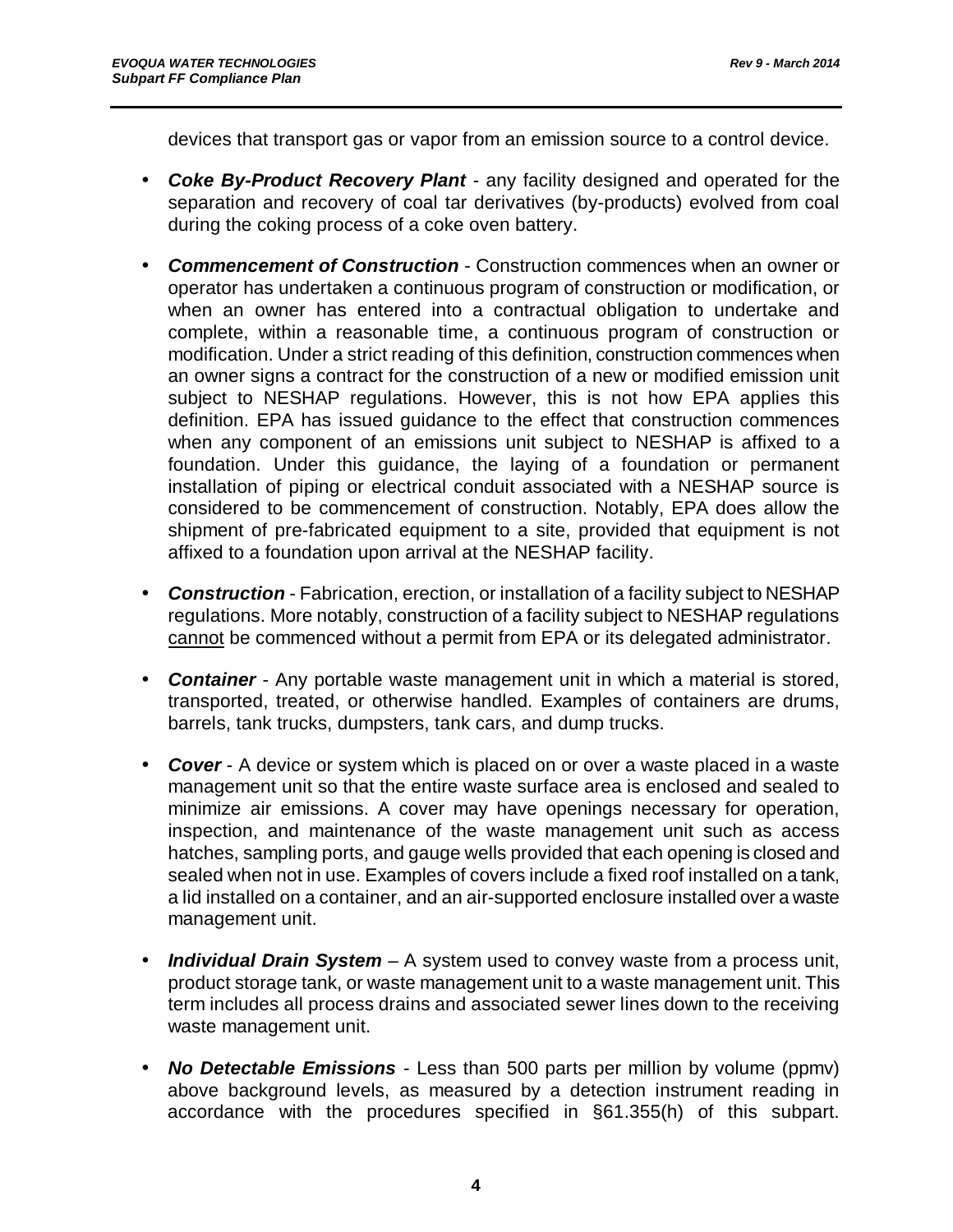- *Modification* Any physical or operational change to an existing facility that results in an increase in the emission rate to which a NESHAP regulation applies. The following changes are not considered modifications:
	- Maintenance, repair, and routine replacement, if such physical change does not increase the maximum potential to emit of a pollutant to which NESHAP regulations apply.
	- An increase in production rate (i.e., feed rate) if that increase can be accomplished without a capital expenditure.
	- An increase in the hours of operation.

The relocation or change in ownership of a stationary source. However, such activities must be reported to EPA, as discussed in Section 3.4 below.

- *Petroleum Refinery* any facility engaged in producing gasoline, kerosene, distillate fuel oils, residual fuel oils, lubricants, or other products through the distillation of petroleum, or through the redistillation, cracking, or reforming of unfinished petroleum derivatives.
- **Point of Waste Generation** The location where the waste stream exits the process unit component or storage tank prior to handling or treatment in an operation that is not an integral part of the production process, or in the case of waste management units that generate new wastes.
- **Tank** A stationary waste management unit that is designed to contain an ¥, accumulation of waste and is constructed primarily of non-earthen materials which provide structural support.
- *Total Annual Benzene Quantity (TAB)* the sum of the annual benzene quantity for each hazardous waste stream from a chemical manufacturing plant, a coke byproduct recovery plant, or a petroleum refinery received at the Facility that has a flow-weighted annual average water content greater than 10 percent or that is mixed with water, or other wastes, at any time and the mixture has an annual average water content greater than 10 percent, calculated in accordance with 40  $CFR$  §61.355.
- *Waste -* Any material resulting from industrial, commercial, mining or agricultural operations, or from community activities that is discarded or is being accumulated, stored, or physically, chemically, thermally, or biologically treated prior to being discarded, recycled, or discharged.
- *Waste Management Unit –* A piece of equipment, structure, or transport mechanism used in handling, storage, treatment, or disposal of waste. Examples of a waste management unit include a tank, surface impoundment, container, oilwater separator, individual drain system, steam stripping unit, thin-film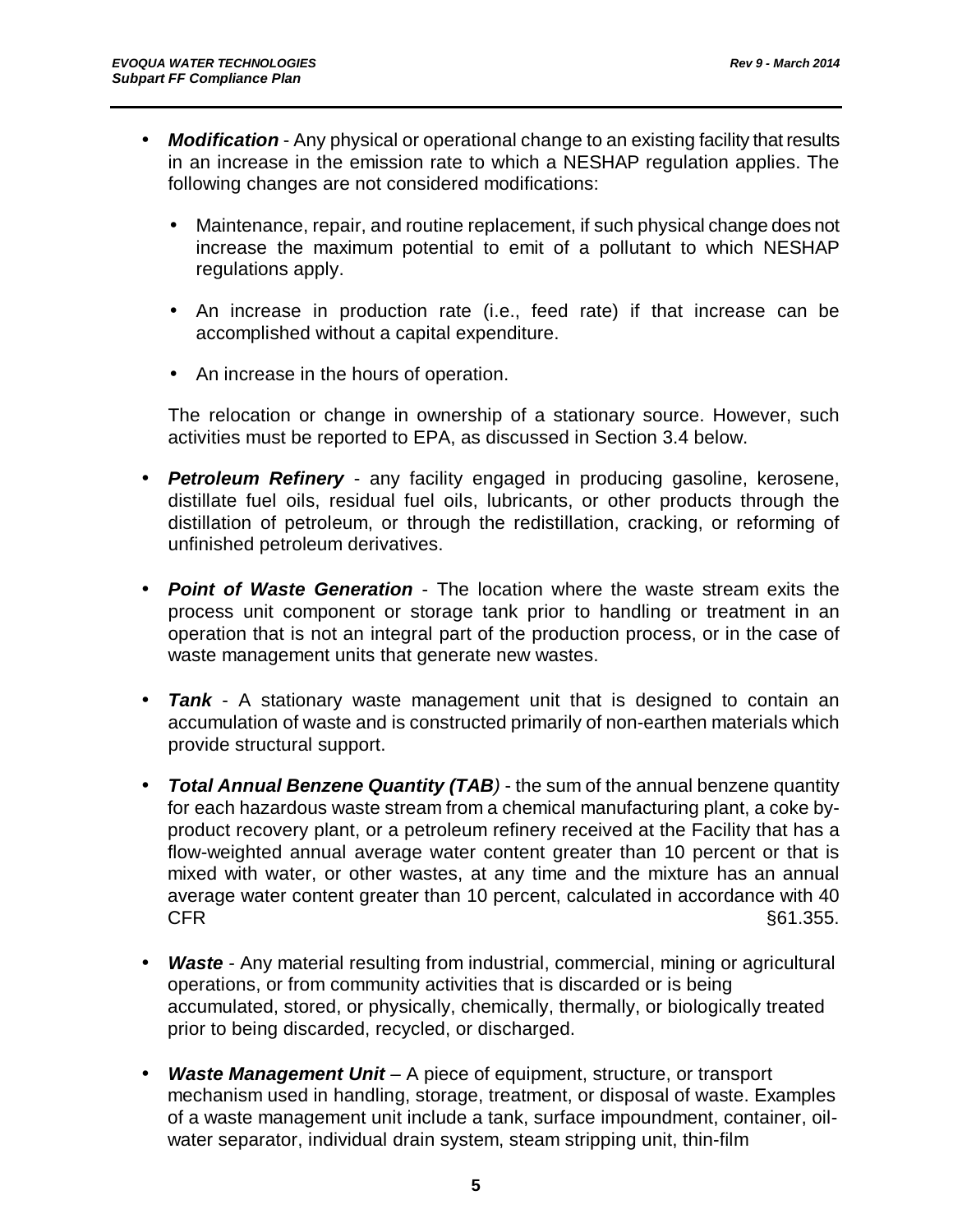evaporation unit, waste incinerator, and landfill.

*Waste stream -* The waste generated by a particular process unit, product tank, or waste management unit. The characteristics of the waste stream (e.g., flow rate, benzene concentration, water content) are determined at the point of waste generation. Examples of a waste stream include process wastewater, product tank drawdown, sludge and slop oil removed from waste management units, and landfill leachate.

#### *3.3 Permitting for New and Modified Facilities (40 CFR §§61.07 - 61.08)*

Prior to commencement of construction or modification of a facility subject to NESHAP regulations, an owner or operator must submit an application to EPA or its delegated administrator. For the Parker, Arizona facility, the application should be submitted to EPA Region IX at the following address:

Mr. Jack Broadbent Director, Air and Toxics Division (A-1) United States Environmental Protection Agency 75 Hawthorne Street San Francisco, CA 94105

The contents of the application should include:

- The name and address of the applicant.
- The location of the proposed source.
- Technical information describing the proposed nature, size, design, operating design capacity, and method of operation, including a description of any equipment to be used to control emissions. Such technical information shall include calculations of emissions in sufficient detail so that EPA can assess the validity of the calculations and determine compliance with the applicable standards.
- Applications for modifications should also include a description of the proposed nature of the changes, the productive capacity of the facility before and after the changes are completed, and calculations of emissions before and after the changes are completed. The calculations should be in sufficient detail so that EPA can validate them and determine compliance with applicable standards.

After submittal of the application, EPA Region IX will determine if the application is complete. If deemed complete, EPA will notify the applicant within 60 days of its intention to approve or deny the application. If EPA determines that the new or modified source will comply with the applicable NESHAP standards, construction will be approved.

Construction may be commenced as soon as EPA issues its approval of the application.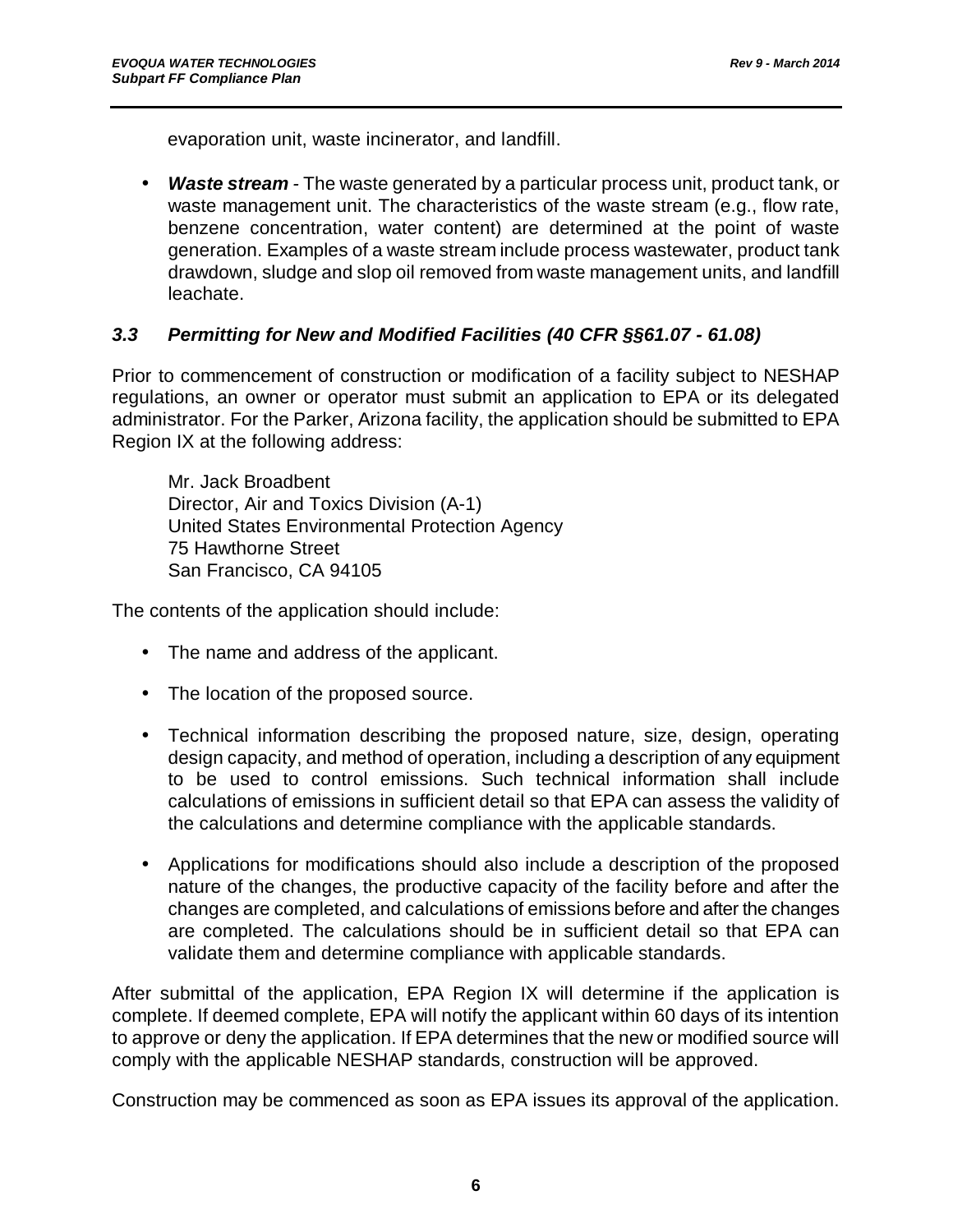#### *3.4 Notifications (40 CFR §§61.09, 61.10, 61.13(c), and 61.342(f))*

The following written notifications shall be submitted to EPA Region IX:

- Anticipated start-up notification. This notification shall be provided no more than 60 days nor less than 30 days before start-up.
- Actual start-up notification. The notification of actual start-up shall be submitted within 15 days after the date of start-up.
- Existing source notification. This notification should have been submitted by April 7, 1993. The contents of this notification are outlined in 40 CFR 61.10
- Change in information notification. If any of the information provided in a permit application or in the existing source notification is changed even though the change does not constitute a modification (e.g., change in ownership, address, etc.), a notification shall be submitted within 30 days after the change.
- Emission testing notification. This notification should be submitted at least 30 days prior to testing.
- Subpart FF waste disposal notification. If Subpart FF wastes are shipped offsite for treatment at another facility, a notification must accompany each shipment stating that the wastes contain benzene, which is required to be managed and treated in accordance with the provisions of Subpart FF (See 40 CFR §61.342(f)).

#### *3.5 General Standards for Treatment Facilities (40 CFR §61.348)*

The facility shall treat the waste received from Subpart FF waste generators to at least one of the following standards:

- **1.** Remove benzene from the waste stream to a level less than 10 ppmw on a flow weighted annual average basis. The reduction of benzene concentration by dilution is not allowed [§61.348(a)(1)(I)].
- **2.** Remove benzene from the waste stream by 99 percent or more on a mass basis [§61.348(a)(1)(ii)].
- **3.** Destroy benzene in the waste stream by incinerating the waste in a combustion unit that achieves a destruction efficiency of 99 percent or greater for benzene [§61.348(a)(1)(iii)].
- 4. Return the waste to a process to generate a new product [§61.342(c)(1)(iii)].

Under the language of Subpart FF and EPA guidance, the regenerated carbon is considered a product, not a waste. As such, the Facility is not required to demonstrate compliance with the benzene removal or destruction requirements in the regenerated carbon, provided the carbon is legitimately redeployed as a regenerated carbon product.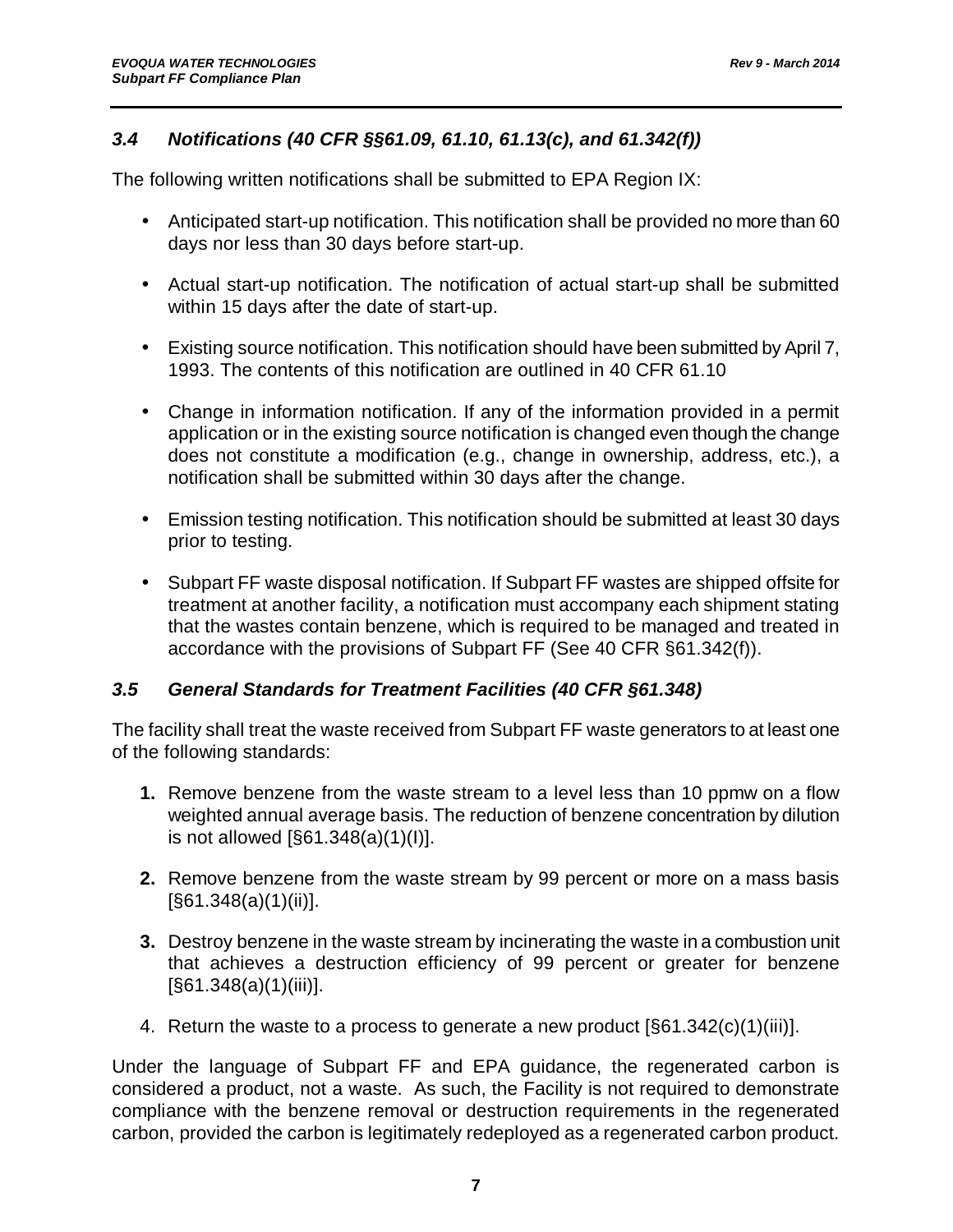The Facility confirms this by ensuring its regenerated carbon meets product specifications and is placed into inventory for reuse. However, all equipment used to manage the spent carbon up to and including the multiple hearth and afterburner must be managed in accordance with Subpart FF equipment standards. These standards are set forth in 40 CFR §61.343 through §61.349 (as applicable). The requirements for each type of equipment are covered in the following section except for surface impoundments and oilwater separators, which are not present at the Facility.

The Facility may occasionally generate a wastewater from the discard of motive water used in the Facility's production process to slurry incoming spent carbon prior to reactivation. The motive water is assumed to become a waste at the point that the Facility determines it is no longer useable for its intended purpose. At that point of waste generation, if the wastewater has a flow-weighted annual average benzene content of less than 10 ppmw, then it is exempt from further control requirements under §61.342(c)(2). If the flow-weighted annual average benzene concentration of discarded motive water is 10 ppmw or greater, the wastewater would need to be treated using a control device regulated by Subpart FF to achieve either a benzene content below 10 ppmw on a flow weighted annual average or 99% or more benzene removal on a mass basis, pursuant to §61.348(a)(1)(i) or (ii), or sent to a facility with a 61.342(f) notice that Subpart FF treatment is required.

All access doors or other potential openings shall be sealed and kept closed at all times when waste is being treated, except during inspection and maintenance. Visual inspections of each sealed opening shall be performed initially and quarterly thereafter to ensure that no cracks or gaps occur and that openings are sealed closed. All repairs of any identified gaps or broken seals shall be made within 15 days. Repairs may be delayed until the next unit shutdown if they cannot be completed without a partial or complete facility shutdown.

Facilities complying with standards numbered one and two above must also comply with the standards of 40 CFR §61.343 through §61.347, and §61.349 (if applicable). These sections provide the requirements for tanks, containers, surface impoundments, individual drain systems, oil-water separators, and closed vent systems. Since the Parker, Arizona facility does not operate surface impoundments, and oil-water separators subject to NESHAP regulations, these requirements will not be covered in the following section.

#### *3.6 Standards for Tanks, Containers, Individual Drain Systems and Closed Vent Systems (40 CFR §§61.343, 61.345, 61.346, and 61.349)*

Table 1 summarizes the equipment design, inspection, and repair requirement outlined in 40 CFR 60.343, 61.345, 61.346 and 61.349. These standards apply to:

- Tanks
- **Containers**
- **Individual Drain Systems**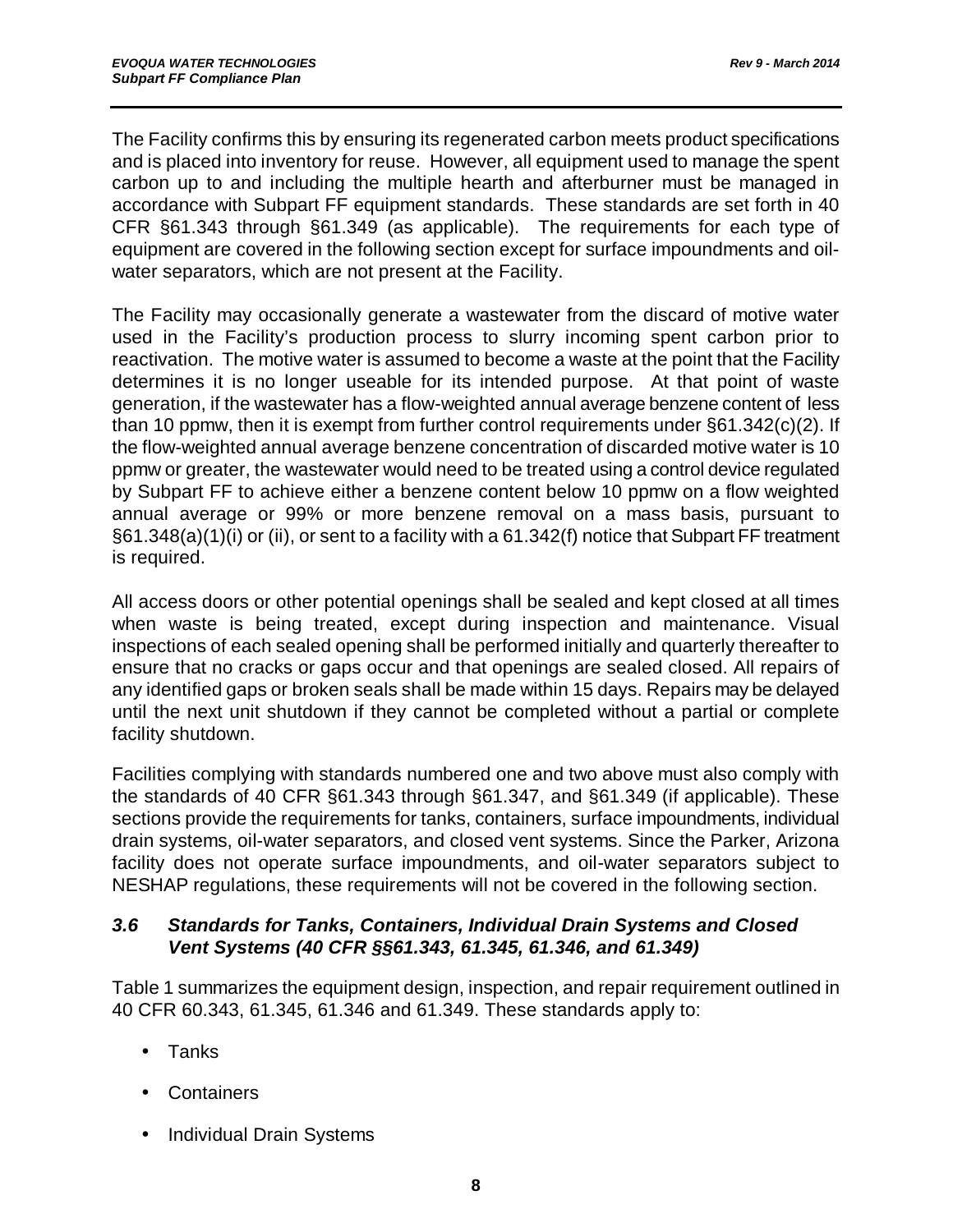- Closed Vent Systems
- Control Devices

Defects or other problems detected during equipment inspections must be corrected within the time frames outlined in Table 1. Repair may be delayed until the next facility shutdown if it is technically infeasible to make the repair or correction without a partial or complete facility shutdown.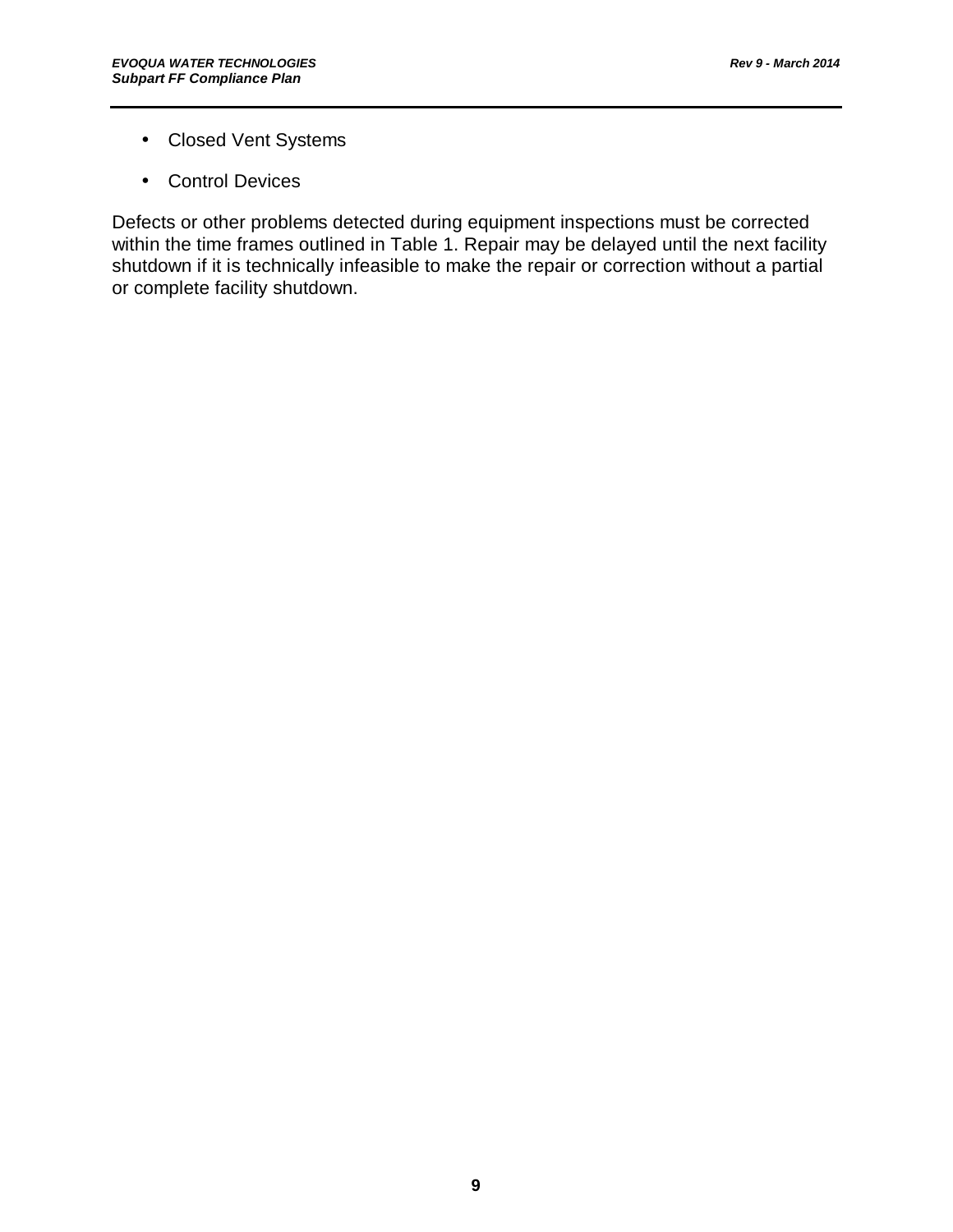# **Table 1 – Summary of Subpart FF Requirements**

| <b>Component</b>                                                                                                                                                                                                                                                                                                                                                                                               | <b>Equipment Design</b>                                                                                                                                                                                                                                                                     | Inspection<br><b>Methods</b>                                                                                                               | Inspection<br><b>Frequency</b>                                                                     | Repair<br><b>Deadline</b> |
|----------------------------------------------------------------------------------------------------------------------------------------------------------------------------------------------------------------------------------------------------------------------------------------------------------------------------------------------------------------------------------------------------------------|---------------------------------------------------------------------------------------------------------------------------------------------------------------------------------------------------------------------------------------------------------------------------------------------|--------------------------------------------------------------------------------------------------------------------------------------------|----------------------------------------------------------------------------------------------------|---------------------------|
| Tanks (§61.343)                                                                                                                                                                                                                                                                                                                                                                                                | Fixed roof connected by closed vent to a control device; all<br>potential openings shall be sealed closed except during<br>inspection, repair, maintenance, removal, or sampling; the<br>closed vent system and control device shall meet the<br>requirements of §61.349 (discussed below). | Visual inspection<br>for cracks and<br>broken seals;<br>Method 21 to verify<br>fugitives $< 500$<br>ppmv.                                  | Initial and<br>quarterly visual<br>inspections; Initial<br>and annual<br>Method 21<br>inspections. | 45 days                   |
|                                                                                                                                                                                                                                                                                                                                                                                                                | Fixed roof with pressure relief device maintained in a closed<br>position except during relief events (limitations apply, see note<br>below).                                                                                                                                               | Visual inspection<br>for cracks and<br>broken seals;<br>Method 21 to verify<br>fugitives $< 500$<br>ppmv.                                  | Initial and<br>quarterly visual<br>inspections; Initial<br>and annual<br>Method 21<br>inspections. | 45 days                   |
| <b>Note:</b> A tank may be operated without a closed vent system if:<br>1) average water content is less than 10% by volume and maximum organic vapor pressure is less than 0.75 psia;<br>2) maximum organic vapor pressure is less than 4.0 psia and tank capacity is less than 40,000 gallons; or<br>3) maximum organic vapor pressure is less than 11.1 psia and tank capacity is less than 20,000 gallons. |                                                                                                                                                                                                                                                                                             |                                                                                                                                            |                                                                                                    |                           |
| Containers (§61.345)                                                                                                                                                                                                                                                                                                                                                                                           | All containers shall remain sealed closed except during periods<br>of loading, unloading, inspection, or sampling; liquids pumped<br>into a container must be done with a submerged fill pipe.                                                                                              | Visual inspection<br>for cracks and<br>broken seals;<br>Method 21 to verify<br>fugitives $< 500$<br>ppmy for<br>containers >111<br>gallons | Initial and<br>quarterly visual<br>inspections;<br><b>Annual Method</b><br>21 inspections.         | 15 days                   |
| Wastes treated within containers must be equipped with a closed vent system meeting the requirements of §61.349 (discussed below).<br>Note:<br>Containers shipped offsite for treatment must meet the notification requirements of §61.342(f).                                                                                                                                                                 |                                                                                                                                                                                                                                                                                             |                                                                                                                                            |                                                                                                    |                           |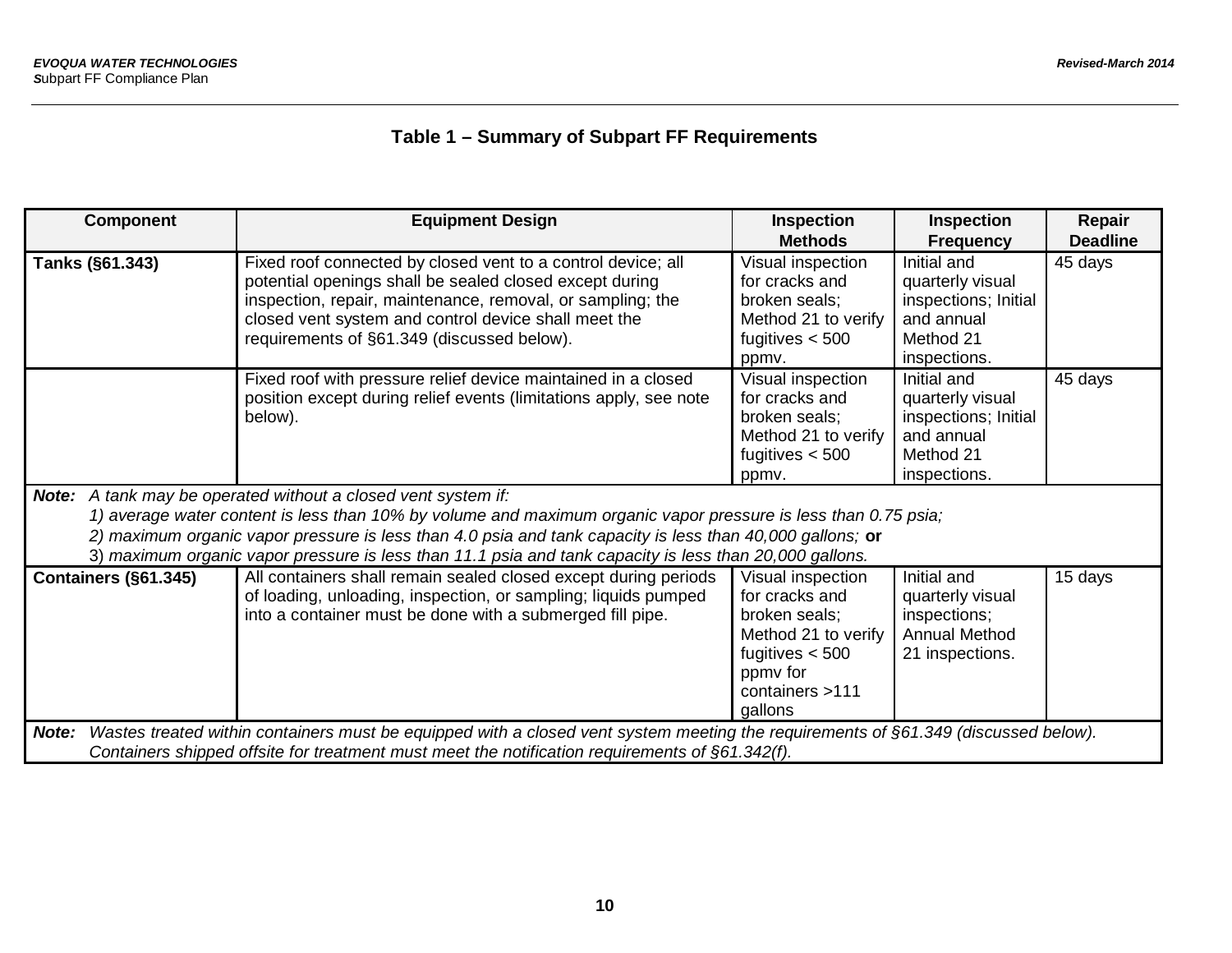| <b>Component</b>                                              | <b>Equipment Design</b>                                                                                                                                                                                                                                                                                                                                                                                                                                                                                                            | <b>Inspection</b><br><b>Methods</b>                                                                                  | <b>Inspection</b><br><b>Frequency</b>                                                                            | Repair<br><b>Deadline</b>                                |
|---------------------------------------------------------------|------------------------------------------------------------------------------------------------------------------------------------------------------------------------------------------------------------------------------------------------------------------------------------------------------------------------------------------------------------------------------------------------------------------------------------------------------------------------------------------------------------------------------------|----------------------------------------------------------------------------------------------------------------------|------------------------------------------------------------------------------------------------------------------|----------------------------------------------------------|
| <b>Individual Drain</b><br><b>Systems (§61.346)</b>           | Compliance option of §61.346(a): Each individual drain system<br>opening must be equipped with a closed vent system and<br>control device. Compliance option of §61.346(b): Each drain<br>must be equipped with water seal controls or a tightly sealed<br>cap or plug; each sewer line shall be covered or enclosed with<br>no visual gaps or cracks.                                                                                                                                                                             | Visual inspection<br>for cracks and<br>broken seals.<br>Method 21 to verify<br>fugitive emissions<br>$<$ 500 ppm $v$ | Initial and<br>quarterly visual<br>inspections.<br>Initial and annual<br>Method 21<br>inspections.               | 15 days                                                  |
| <b>Treatment Processes</b><br>(S61.348)                       | Each treatment process must remove benzene to < 10 ppmw<br>(dilution is not allowed), or remove or destroy benzene by<br><sup>3</sup> 99 wt%; each treatment process must comply with the<br>standards of §§61.343 - 61.347; compliance must be<br>demonstrated either by engineering calculations (§61.356(e)) or<br>performance tests (§61.355); all potential openings shall be<br>sealed closed except during inspection and maintenance or<br>return waste to a process to generate a new product<br>$(S61.342(c)(1)(iii))$ . | Visual inspection<br>for cracks and<br>broken seals;<br>inspection of units<br>according to<br>§§61.343 - 61.347.    | Initial and<br>quarterly visual<br>inspections;<br>inspection of<br>units according to<br>§§61.343 - 61.34<br>7. | 15 days                                                  |
| <b>Closed-vent Systems</b><br>and Control<br>Devices(§61.349) | The vent system shall remain closed and connected to a control<br>device; bypass lines shall have a flow indicator or a car-seal or<br>lock-and-key seal; all gauging and sampling devices shall be<br>gas-tight except when gauging or sampling; control device must<br>be monitored according to §61.354(c) (see note below); control<br>device must be operated at all times when waste is present,<br>except for maintenance and repair requires shutdown;                                                                     | Visual inspection;<br>Method 21 to verify<br>fugitives $< 500$<br>ppmv.                                              | Initial and<br>quarterly visual<br>inspections; Initial<br>and annual<br>Method 21<br>inspections.               | First<br>attempt: 5<br>days;<br>Full repair:<br>15 days. |
|                                                               | An enclosed combustion device (e.g., a vapor incinerator,<br>boiler, or process heater) must: reduce organic emissions by<br>95 wt%; achieve organic concentration £ 20 ppmv, corrected to<br>3% oxygen; or provide minimum residence time of 0.5 sec at<br>minimum temperature of 760°C; vent must be introduced into<br>flame zone of boiler or process heater $(\S 61.349(a)(2)(i)).$                                                                                                                                           | Visual inspection;<br>monitoring<br>according to<br>§61.354(c) (see<br>note below).                                  | Initial and<br>quarterly visual<br>inspections; daily<br>monitoring device<br>inspections (see<br>note below).   | First<br>attempt: 5<br>days;<br>Full repair:<br>15 days. |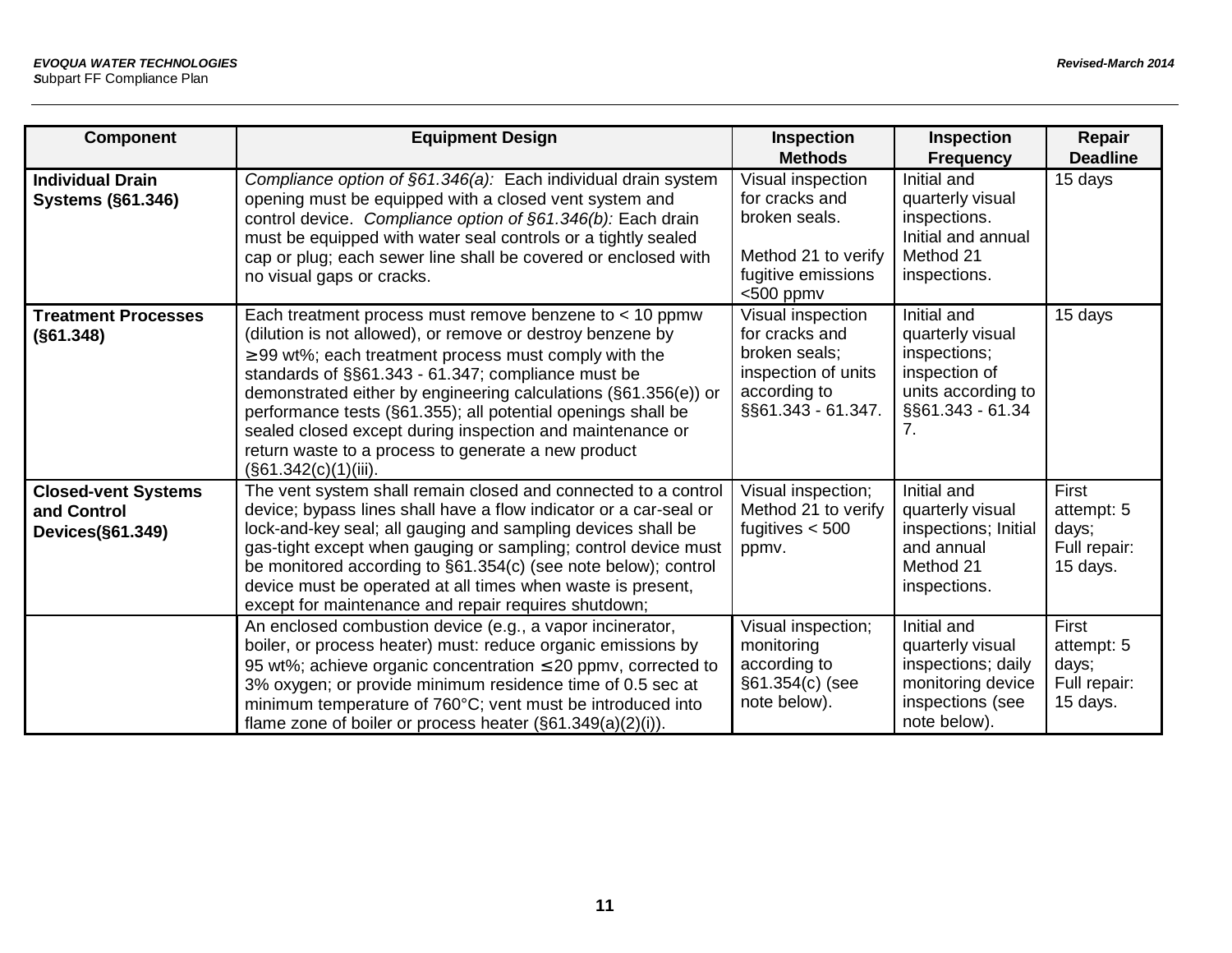| <b>Component</b> | <b>Equipment Design</b>                                                                                                                                                                                                                                                                                                                                                                                                           | <b>Inspection</b><br><b>Methods</b>                                                   | <b>Inspection</b><br><b>Frequency</b>                                                                          | Repair<br><b>Deadline</b>                                |
|------------------|-----------------------------------------------------------------------------------------------------------------------------------------------------------------------------------------------------------------------------------------------------------------------------------------------------------------------------------------------------------------------------------------------------------------------------------|---------------------------------------------------------------------------------------|----------------------------------------------------------------------------------------------------------------|----------------------------------------------------------|
|                  | A vapor recovery system (e.g., carbon adsorption system or<br>condenser) must: recover or control organic emissions by<br>95 wt%, or recover or control benzene emissions by 98 wt%;<br>carbon canisters must be replaced immediately upon<br>breakthrough $(\S61.349(a)(2)(ii))$ .                                                                                                                                               | Visual inspection;<br>monitoring<br>according to<br>$§61.354(c)$ (see<br>note below). | Initial and<br>quarterly visual<br>inspections; daily<br>monitoring device<br>inspections (see<br>note below). | First<br>attempt: 5<br>days;<br>Full repair:<br>15 days. |
|                  | Any other control device must achieve organic control of<br>95 wt% or benzene control of 98 wt%.                                                                                                                                                                                                                                                                                                                                  | Visual inspection;<br>monitoring<br>according to<br>$§61.354(c)$ (see<br>note below). | Initial and<br>quarterly visual<br>inspections; daily<br>monitoring device<br>inspections (see<br>note below). | First<br>attempt: 5<br>days;<br>Full repair:<br>15 days. |
| Note:            | §61.354(c) specifies the following required monitoring of operations for control devices subject to §61.349; the data recorded by the<br>monitoring equipment must be inspected at least <b>once</b> each operating day to ensure proper operation of the control device, which in pertinent<br>part are as follows:<br>(1) for a thermal vapor incinerator, a temperature monitoring device equipped with a continuous recorder; |                                                                                       |                                                                                                                |                                                          |

*(2) for a control device subject to §61.349(a)(2)(iv) (other devices), devices to monitor the parameters specified in §61.349(a)(2)(iv)(C);* **and** *§61.354(d) specifies the required monitoring of carbon adsorption systems that do not regenerate the carbon bed directly on site (e.g., carbon canisters): organic or benzene outlet concentrations shall be monitored daily,* or *at intervals no greater than 20% of the design carbon replacement interval (whichever is greater), to indicate when breakthrough has occurred or replace carbon earlier than the design breakthrough period.*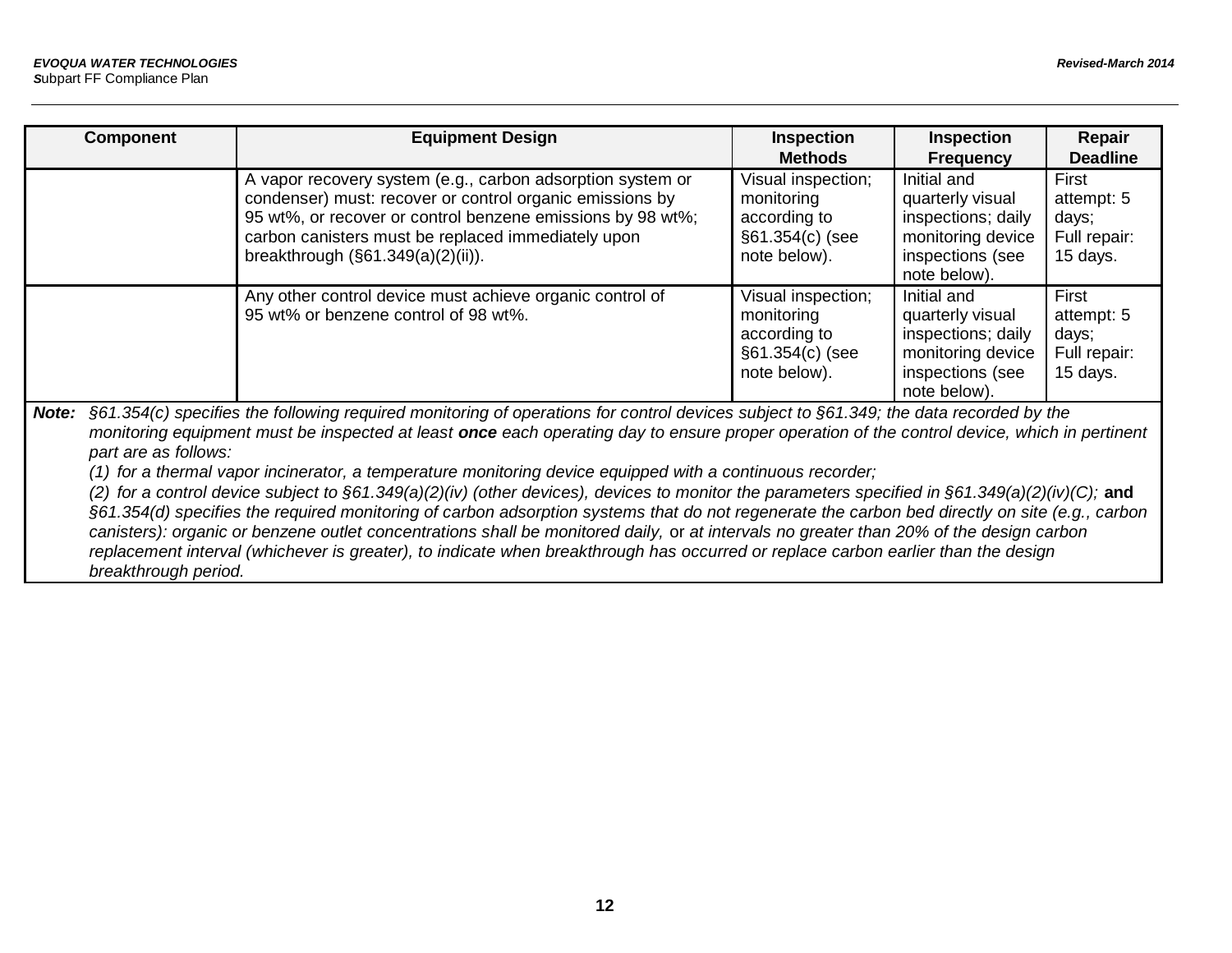#### *3.7 Compliance Demonstration (40 CFR §§61.13, 61.355, and 61.356(e) - (f))*

Subpart FF requires the owner or operator to demonstrate compliance with the applicable general standards for hazardous waste treatment facilities and the applicable standards for closed vent systems and control devices. Compliance may be demonstrated either through engineering calculations or performance testing, which are discussed in turn below.

#### **3.7.1 Engineering Calculations (40 CFR §61.348(c)(1))**

Compliance with the general standards for hazardous waste treatment facilities [§61.348(a)(1)(I) - (iii)] may be demonstrated with engineering calculations. These calculations must demonstrate compliance at maximum waste flow rate and maximum benzene content conditions and be available prior to facility start-up. As discussed in Section 3.9, these calculations shall be maintained for the life of the facility and include all supporting technical information (e.g., design specifications, drawings, etc.). See 40 CFR 61.356(e)(2) for additional information.

Carbon canisters and their associated closed vent systems must meet specific calculation requirements of 40 CFR 61.356(f)(2)(i)(G). Briefly, this analysis must consider the vent stream composition, benzene and constituent concentration, flow rate, relative humidity, and temperature. Based on these data, the operator must calculate the effective control capacity of the carbon canister and define the appropriate replacement interval to assure that the carbon canister maintains its control effectiveness.

For the afterburner, the specific calculation requirements are set forth in 40 CFR §61.356(f)(2)(i)(A). In general, this analysis must consider the vent stream composition, constituent concentrations, and flow rate. The design analysis shall also establish the design minimum and average temperature in the combustion zone and the combustion zone residence time.

#### **3.7.2 Performance Testing (40 CFR §61.348(c)(2))**

If emissions testing is used to demonstrate compliance, the tests must be performed within 90 days of start-up for new units, or April 7, 1993 for existing units. Additionally, the EPA can at anytime require that such testing be performed to demonstrate compliance with Subpart FF requirements [40 CFR 61.13(b)]. The results of the emissions tests shall be reported to EPA Region IX within 31 days following the completion of testing. As discussed in Section 3.9, the results should be retained for the life of the facility.

The specific source tests that may be performed in lieu of engineering calculations are as follows:

| <b>COMPLIANCE STANDARD</b>                                                    | <b>TEST METHODS REFERENCE</b> |
|-------------------------------------------------------------------------------|-------------------------------|
| Remove benzene to a 10 ppmw<br>concentration $[§61.348(a)(1)(i)]$             | See §61.355(d)                |
| Remove benzene from the waste stream<br>by 99 percent or more on a mass basis | See §61.355(e)                |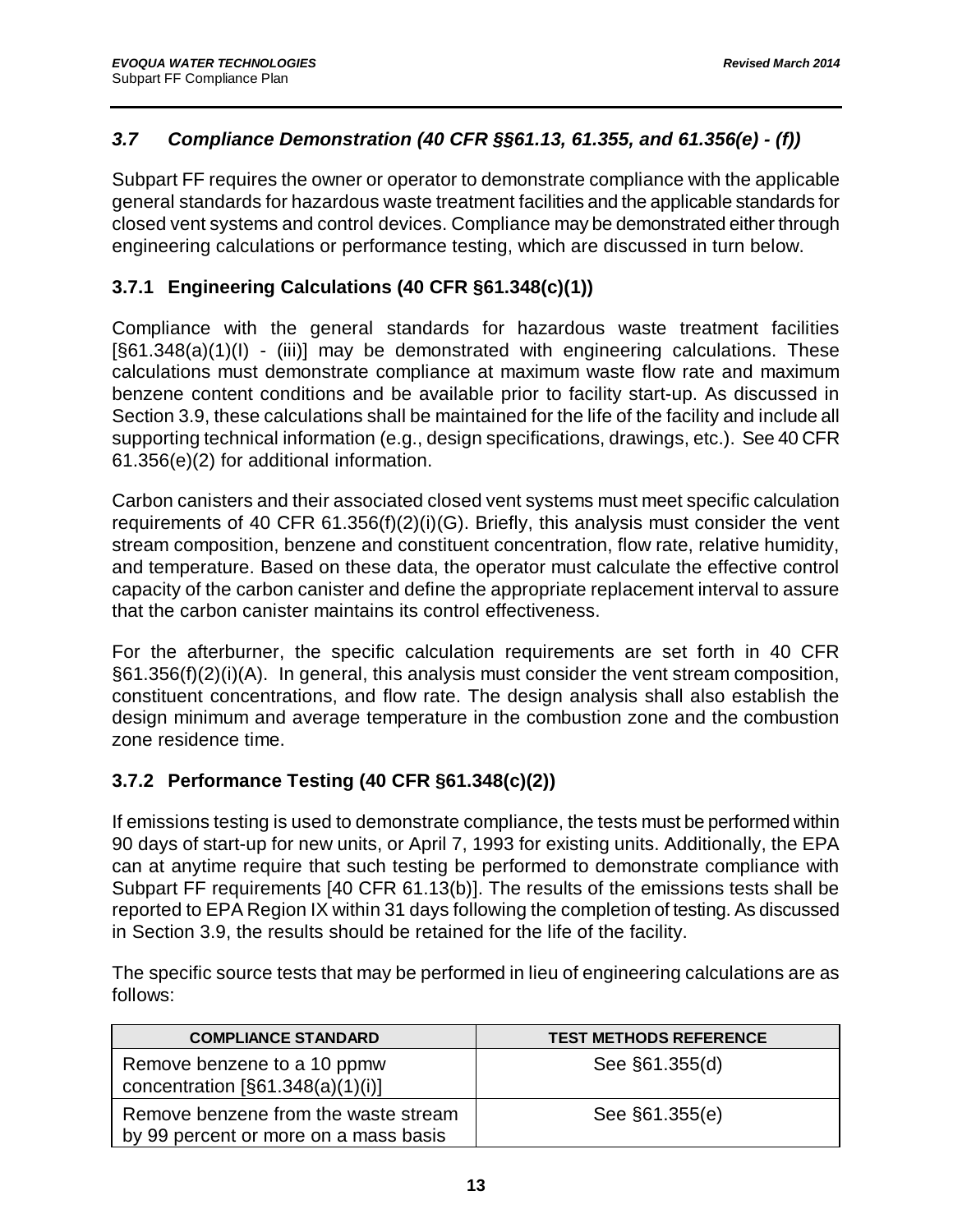| <b>COMPLIANCE STANDARD</b>                                                                                                                                                                            | <b>TEST METHODS REFERENCE</b> |
|-------------------------------------------------------------------------------------------------------------------------------------------------------------------------------------------------------|-------------------------------|
| [§61.348(a)(1)(ii)]                                                                                                                                                                                   |                               |
| Destroy benzene in the waste stream by<br>incinerating the waste in a combustion unit<br>that achieves a destruction efficiency of 99<br>benzene<br>for<br>percent or greater<br>[§61.348(a)(1)(iii)] | See §61.355(f)                |
| Meet<br>control<br>device<br>performance<br>requirements specified in $\S61.349(a)(2)$                                                                                                                | See §61.355(i)                |

#### **3.7.3 Method 21 Testing (40 CFR §61.355(h))**

All inspections performed using an organic vapor analyzer (OVA) shall be performed consistent with the requirements of EPA Method 21 from Appendix A of 40 CFR 60. Calibrations and testing shall also be performed consistent with 40 CFR 61.355(h).

#### *3.8 Monitoring of Operations (40 CFR §§61.14 and 61.354)*

Compliance monitoring must be performed as outlined below:

| <b>COMPLIANCE STANDARD</b>                                                                                                                                                                                   | <b>MONITORING METHODS AND FREQUENCY</b>                                                                                                                                                                                                                                |
|--------------------------------------------------------------------------------------------------------------------------------------------------------------------------------------------------------------|------------------------------------------------------------------------------------------------------------------------------------------------------------------------------------------------------------------------------------------------------------------------|
| Remove<br>benzene<br>to<br>10<br>a a<br>ppmw<br>concentration $[§61.348(a)(1)(I)].$                                                                                                                          | Sample exiting streams on a monthly basis<br>using the methods prescribed<br>by<br>§61.355(c); or, monitor a parameter or<br>parameters on a continuous basis to<br>assure proper system operation and<br>inspect recorded data daily for each<br>monitored parameter. |
| Remove benzene from the waste stream<br>by 99 percent or more on a mass basis<br>[S61.348(a)(1)(ii)].                                                                                                        | Monitor a parameter or parameters on a<br>continuous basis to assure proper system<br>operation and inspect recorded data daily<br>for each monitored parameter.                                                                                                       |
| Destroy benzene in the waste stream by<br>incinerating the waste in a combustion unit<br>that achieves a destruction efficiency of 99<br>for<br>greater<br>benzene<br>percent<br>or<br>[§61.348(a)(1)(iii)]. | Monitor a parameter or parameters (e.g.,<br>temperature) on a continuous basis to<br>assure proper system operation and<br>inspect recorded data daily for each<br>monitored parameter.                                                                                |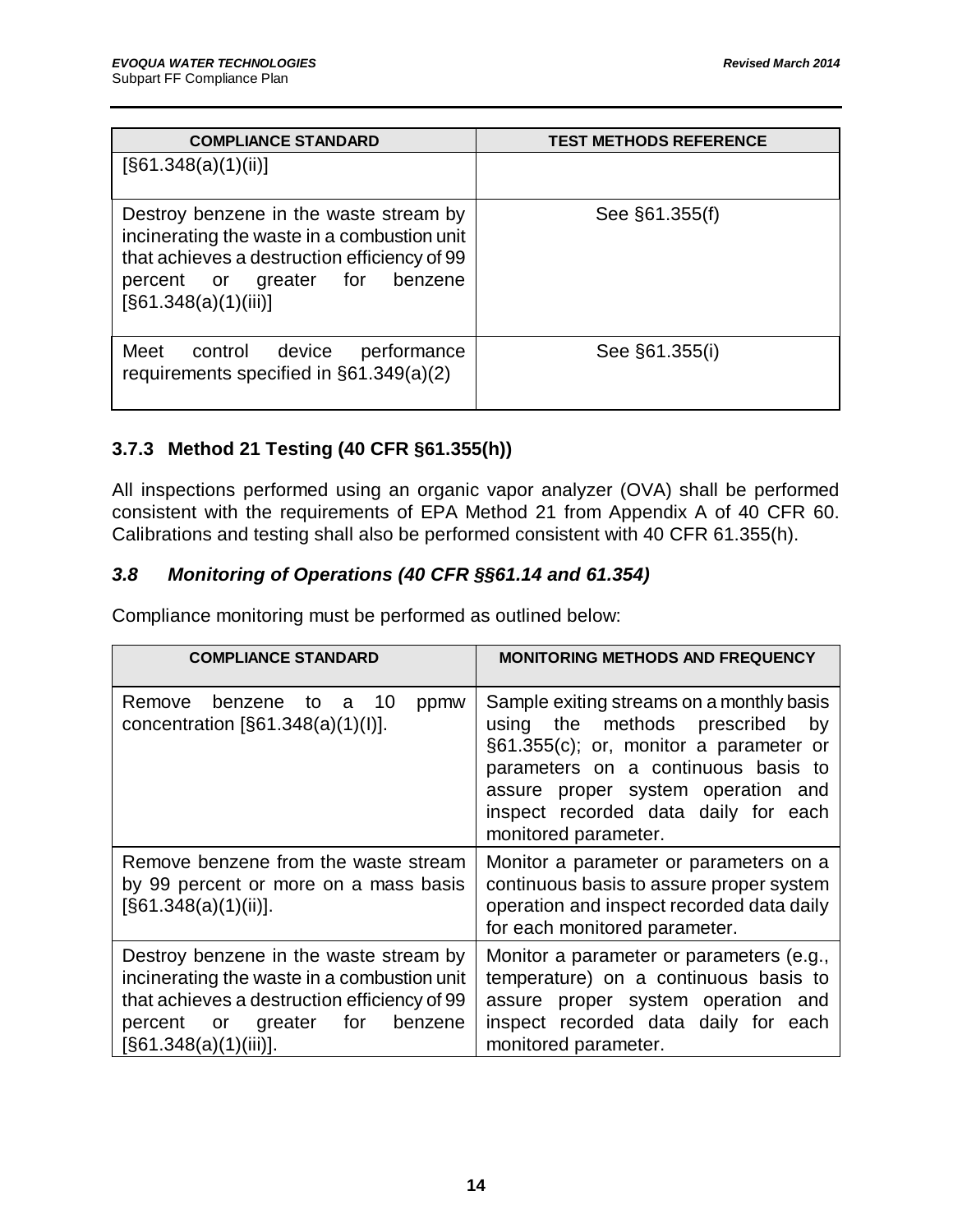| <b>COMPLIANCE STANDARD</b>           | <b>MONITORING METHODS AND FREQUENCY</b>     |
|--------------------------------------|---------------------------------------------|
| Meet                                 | Replace canister at a specified interval as |
| control                              | determined through engineering              |
| performance                          | calculations; or, monitor the VOC content   |
| device                               | in the exhaust on a daily basis or at an    |
| requirements for carbon canisters as | interval not to exceed 20% of the design    |
| specified in $\S61.349(a)(2)$        | carbon replacement interval.                |

#### *3.9 Recordkeeping Requirements (40 CFR §61.356)*

All records required by Subpart FF shall be maintained in a readily accessible location at the facility site for a period not less than two years, unless otherwise specified below. The records that must be maintained include:

- A list of the streams subject to Subpart FF compliance and whether or not the waste stream is controlled for benzene emissions (§61.356(b)).
- For each waste stream not controlled in accordance with Subpart FF, all test results and other documentation used to define the stream identification, water content, whether or not the waste stream is process wastewater, annual waste quantity, range of benzene concentrations, annual average flow-weighted benzene concentration, and annual benzene quantity (§61.356(b)(1)).
- For each waste shipment sent offsite for treatment, the date the waste is shipped offsite, quantity of waste shipped offsite, the name and address of the facility receiving the waste, and a copy of the notice sent with the waste shipment  $(S61.356(c))$ .
- Engineering design documentation for all control equipment. The documentation should be retained for the life of the facility (§61.356(d)).
- A signed and dated statement certifying that the treatment unit is designed to operate at the documented performance level when the waste stream entering the facility is at the highest flow rate and benzene concentration. This signed statement should be retained for the life of the facility (§61.356(e)(1)).
- For closed-vent systems and control devices, a signed and dated statement certifying that each system and device is designed to operate at the documented performance level when the waste management unit vented to the control device is or would be operating at the highest load or capacity expected to occur. This signed statement must be retained for the life of the unit (§61.356(f)).
- If engineering calculations are used to demonstrate compliance with the general standards for treatment facilities [§61.348(a)(1)(I) - (iii)], a complete design analysis that includes supporting technical information (e.g., design specifications, etc.) should be maintained for the life of the facility (§61.356(e)(2)).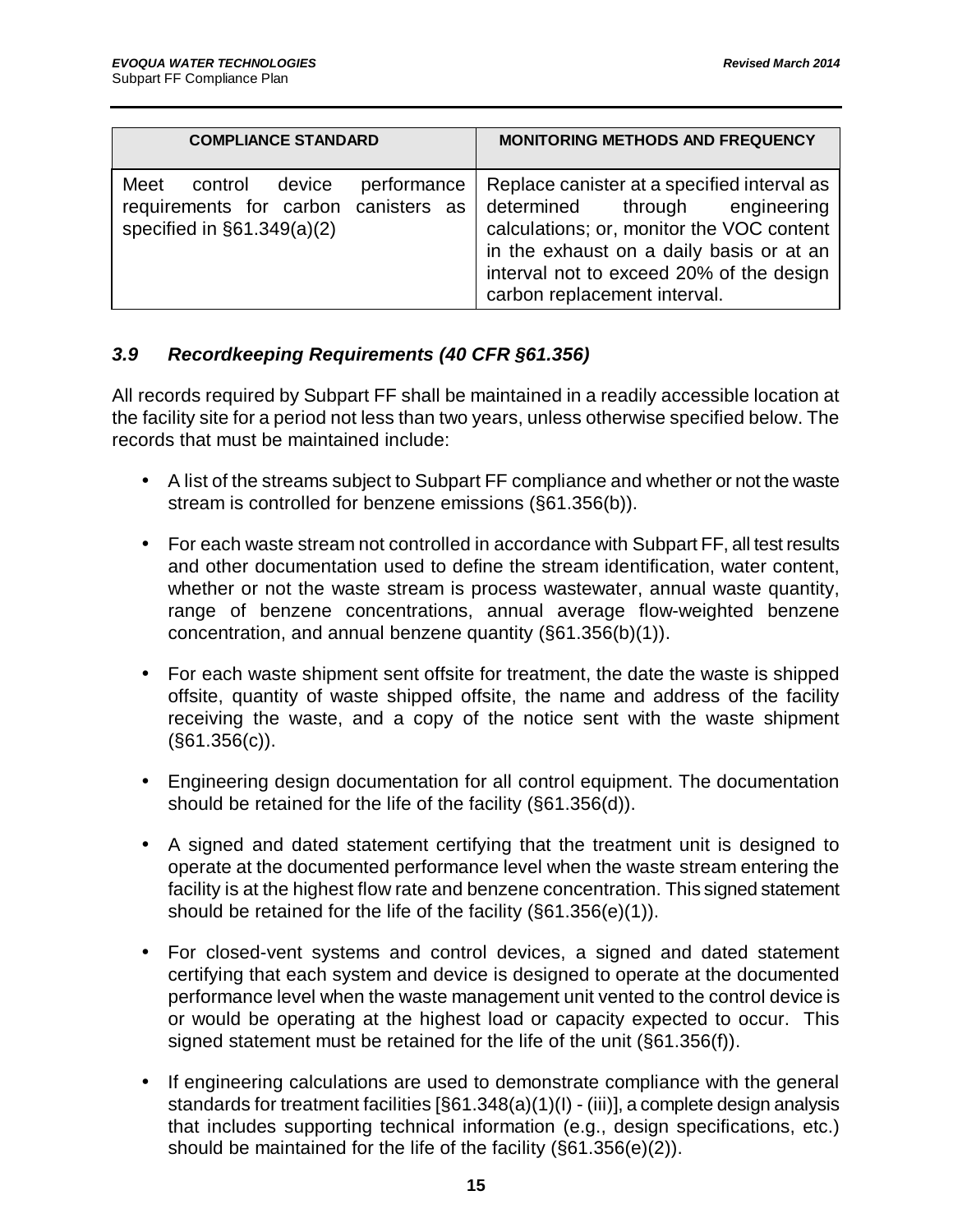- For all performance test results used to demonstrate compliance with the general standards for treatment facilities [§61.348(a)(1)(I) - (iii)], maintain for the life of the facility the documentation required in 40 CFR §61.356(e)(3).
- A signed and dated statement certifying that the closed vent system and control device is designed to operate at the documented performance level at the highest load or capacity expected to occur (§61.356(f)(1)).
- If engineering calculations are used to determine control device performance, then a design analysis should be retained for the life of the control device that includes specifications, drawings, and other documentation supporting the calculations. For carbon canisters, the design analysis should include information required in 40 CFR  $§61.356(f)(2)(I)(G).$
- For all test results used to determine control device performance, maintain testing results for the life of the control device as outlined in 40 CFR §61.356(f)(3).
- Visual inspection records that include the date of each inspection, the treatment unit or control equipment inspected, description of any problem identified, a description of the corrective action taken, and the date the corrective action was completed (§61.356(g)).
- Method 21 inspection records that include the dates of inspection, background level measured, and the maximum concentration measured at each potential leak interface. If a leak is detected, then the records shall include the location where the leak was detected, a description of the problem, a description of the corrective action taken, and the date the corrective action was completed (§61.356(h)).
- Dates of start-up and shutdown of the treatment unit, and periods when the treatment unit is not operating as designed (§61.356(i)(1) & (5)).
- Dates of start-up and shutdown of the closed-vent system, and periods when the closed-vent system is not operating as designed (§61.356(i)(1) & (3)).
- Testing results from all monthly waste stream sampling performed in accordance with 40 CFR §61.354(a)(1). The results should also include the date each test is performed (§61.356(i)(2)).
- Descriptions of any process parameters that are monitored to ensure the treatment unit is operating in compliance with Subpart FF. The descriptions should include reasons why the parameter(s) was/were selected. This documentation should be maintained for the life of the facility (§61.356(i)(3)).
- Descriptions of any process parameters that are continuously monitored to ensure the control device is operating in compliance with Subpart FF. The descriptions should include the control device's specifications, and reasons why the parameter(s) was/were selected. This documentation should be maintained for the life of the facility  $(S61.356(i)(2))$ .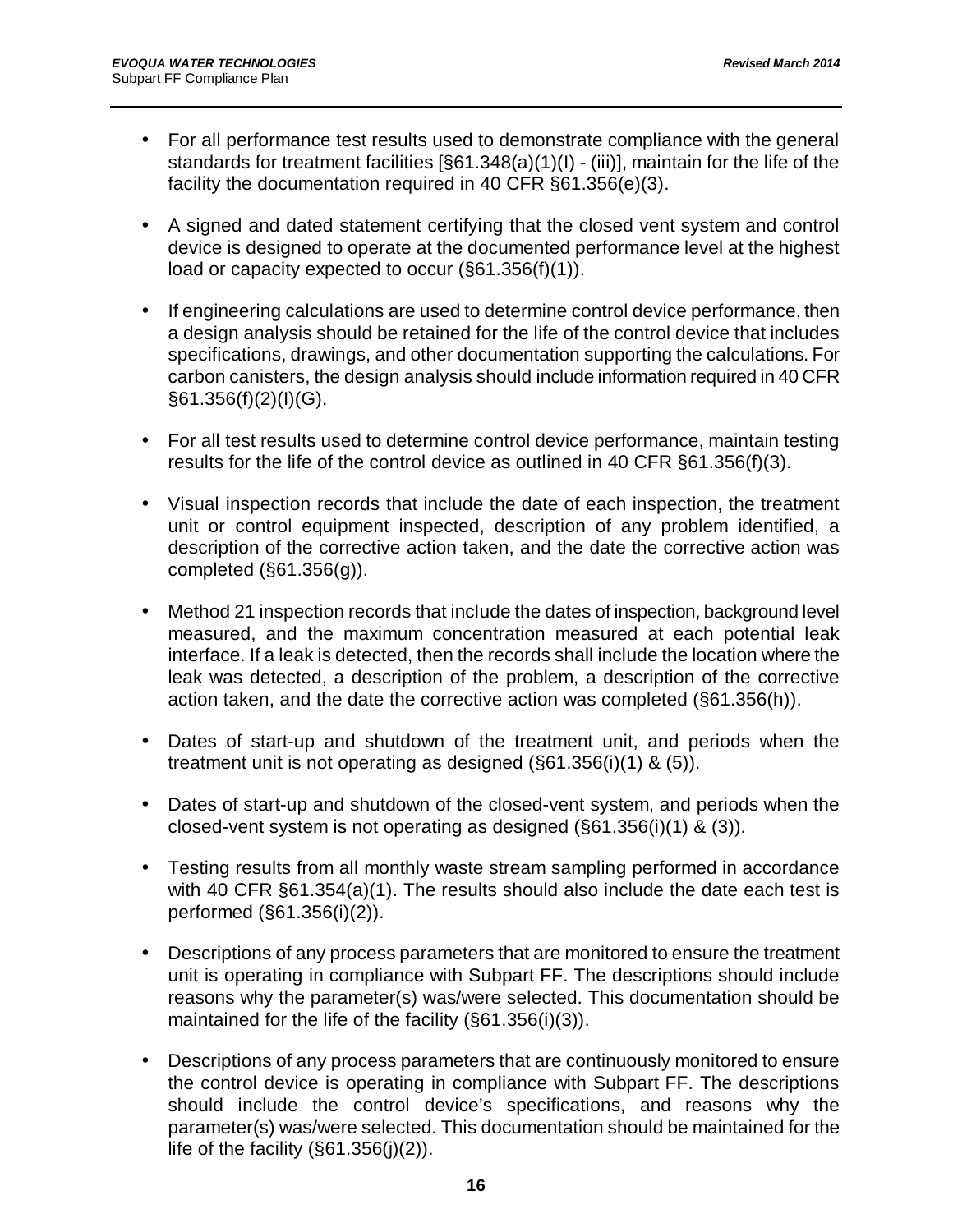- Periods and durations when the closed-vent system and control device are not operated as designed (§61.356(j)(3)).
- Date and time when the carbon canisters are monitored (if applicable), when breakthrough is measured (if applicable), and when the canister is replaced  $(S61.356(j)(10))$ .

#### *3.10 Reporting Requirements (40 CFR §§61. 13(f) and 61.357)*

The following reports shall be submitted to EPA Region IX:

- Performance test reports. These reports shall be submitted within 31 days following testing and should include the information required in 40 CFR §61.356(e)(3) or §61.356(f)(3), as applicable (§61.13(f)).
- Initial Subpart FF report. This report should have been submitted by April 7, 1993 for existing facilities, and be submitted at start-up for facilities constructed after January 7, 1993. The contents of the report are outlined in 40 CFR §61.357(a)(1) - (3).

Annual Subpart FF TAB report (Appendix D).1 As outlined in the rules, if the total amount of benzene waste included in the Facility TAB is equal to or greater than 1.0 Mg/yr (1.1 ton/yr), but less than 10 Mg/yr (11 ton/yr), the operator shall submit a report by April 7 each year updating the TAB, identifying the controlled/uncontrolled and organic/aqueous designations of each waste stream, along with other data described in 40 CFR  $\S61.357(a)(1)-(3)$  ( $\S61.357(c)$ ).<sup>2</sup> If the Facility's TAB is 10 Mg/yr or greater, additional reporting is required pursuant to 40 CFR §61.357(d), including certification of equipment installation and quarterly reporting. The Facility may be deemed to know its TAB calculation throughout the year as wastes are received, and it is therefore essential that the Facility track this information continuously so that it can respond immediately before its TAB ever equals or exceeds 10 Mg/yr.

## **4.0 EVOQUA WATER TECHNOLOGIES, PARKER, ARIZONA FACILITY COMPLIANCE PLAN**

#### *4.1 NESHAP Subpart FF Applicability to the Parker, Arizona Facility*

NESHAP Subparts A and FF apply to the spent carbon storage and treatment processes within the facility. All affected process units and storage tanks are equipped with controls

<sup>1</sup> If the facility TAB is less than 1 Mg/yr, then no TAB report is required unless there is a change that could cause the TAB to increase to 1 Mg/yr or more.

<sup>2</sup> Chemical plants, coke by-product recovery plants and refineries with a TAB equal to or greater than 1 Mg and less than 10 Mg/yr are usually not subject to BWON control requirements. 40 C.F.R. §61.342(a). Thus, the purpose of the annual report for these facilities is typically to confirm that the TAB remains below 10 Mg. However, TSD facilities that treat BWON-regulated wastes received from off-site facilities must provide the same degree of control as the generating facility would so they may be subject to BWON control even if their TAB is less than 10 Mg/yr.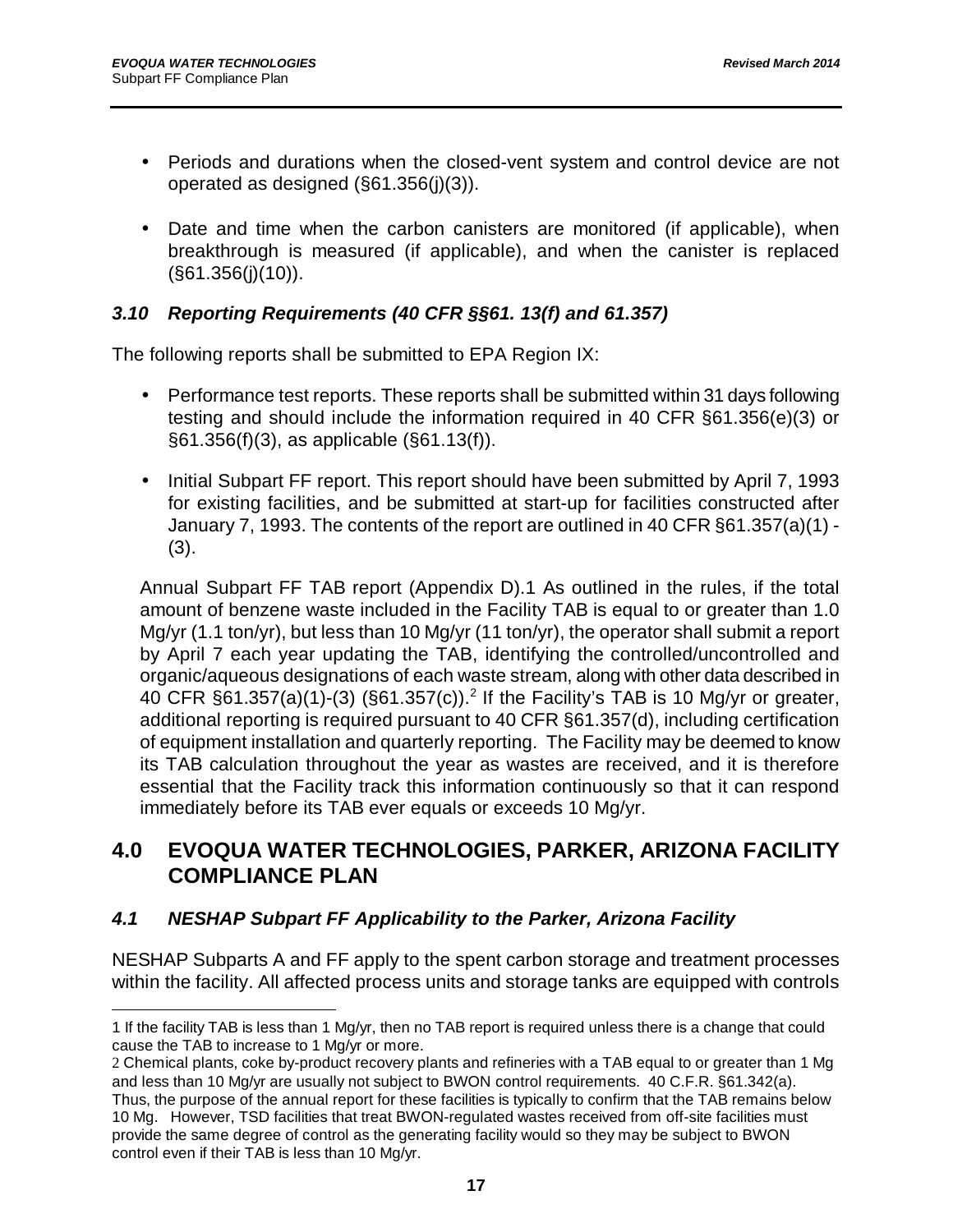to benzene emissions to the atmosphere.

The specific process components subject to Subpart FF compliance are as follows:

| <b>I.D. NO.</b> | <b>DESCRIPTION</b>                                                                        | <b>APPLICABLE</b><br><b>STANDARD</b> | <b>COMMENTS</b>                                                                                                                                                                             |
|-----------------|-------------------------------------------------------------------------------------------|--------------------------------------|---------------------------------------------------------------------------------------------------------------------------------------------------------------------------------------------|
| N/A             | <b>Spent Carbon Containers</b>                                                            | §61.345                              | Subpart FF wastes are stored in<br>drums, vessels, and supersacks.                                                                                                                          |
| N/A             | Debris Bin and<br><b>Associated Drums</b>                                                 | §61.345<br>§61.342(f)                | Benzene wastes shipped offsite must<br>meet the container reqts., and offsite<br>shipment reqts.                                                                                            |
| $H-1$<br>$H-2$  | <b>Spent Carbon Unloading</b><br>Hoppers Nos. 1 and 2<br>and associated transfer<br>lines | §61.346(b)                           | These hoppers are individual drain<br>systems, which are equipped with<br>covers; additional controls of fugitive<br>emissions from the hoppers is provided<br>by carbon adsorption (WS-2). |
| $T-1$           | Spent Carbon Storage<br>Tank                                                              | §61.343                              | Tank vapors controlled by carbon<br>adsorption (WS-1).                                                                                                                                      |
| $T-2$           | Spent Carbon Storage<br>Tank                                                              | §61.343                              | Tank vapors controlled by carbon<br>adsorption (WS-1).                                                                                                                                      |
| $T-5$           | Spent Carbon Storage<br>Tank                                                              | §61.343                              | Tank vapors controlled by carbon<br>adsorption (WS-1).                                                                                                                                      |
| $T-6$           | Spent Carbon Storage<br>Tank                                                              | §61.343                              | Tank vapors controlled by carbon<br>adsorption (WS-1).                                                                                                                                      |
| $T-9$           | Recycle Water Tank                                                                        | §61.343                              | Tank vapors controlled by carbon<br>adsorption (WS-1).                                                                                                                                      |
| $T-18$          | Furnace Feed Hopper                                                                       | §61.343                              | Tank vapors controlled by carbon<br>adsorption<br>$(WS-3)$                                                                                                                                  |
| $RF-2$          | <b>Reactivation Furnace</b><br>No.2                                                       | §61.348                              | Regenerated carbon must meet<br>product specifications                                                                                                                                      |
| $AB-2$          | Afterburner No. 2                                                                         | §61.349(a)(2)(i)(c)                  | Minimum residence time of 0.5<br>seconds at a minimum temperature of<br>1400 F                                                                                                              |
| $C-5$           | <b>Dewater Screw</b>                                                                      | §61.346(a)                           | Emissions routed to the afterburner<br>$(AB-2)$                                                                                                                                             |
| $C-16$          | Weight belt                                                                               | §61.346(a)                           | Emissions routed to the afterburner<br>$(AB-2)$                                                                                                                                             |
| $WS-1$          | Carbon Adsorber No. 1                                                                     | §61.349                              | Carbon Canister replaced prior to<br>design breakthrough                                                                                                                                    |
| $WS-2$          | Carbon Adsorber No. 2                                                                     | §61.349                              | Carbon Canister replaced prior to<br>design breakthrough                                                                                                                                    |
| $WS-3$          | Carbon Adsorber No. 3                                                                     | §61.349                              | Carbon Canister replaced prior to<br>design breakthrough                                                                                                                                    |

The Parker, Arizona facility is required to regenerate spent carbon to a useful product. Compliance with 40 CFR §61.348 also requires that the upstream tanks, containers, individual drain systems and control devices noted in the table above must meet the applicable requirements of Subpart FF (i.e., §61.343, §61.345, §61.346 and §61.349).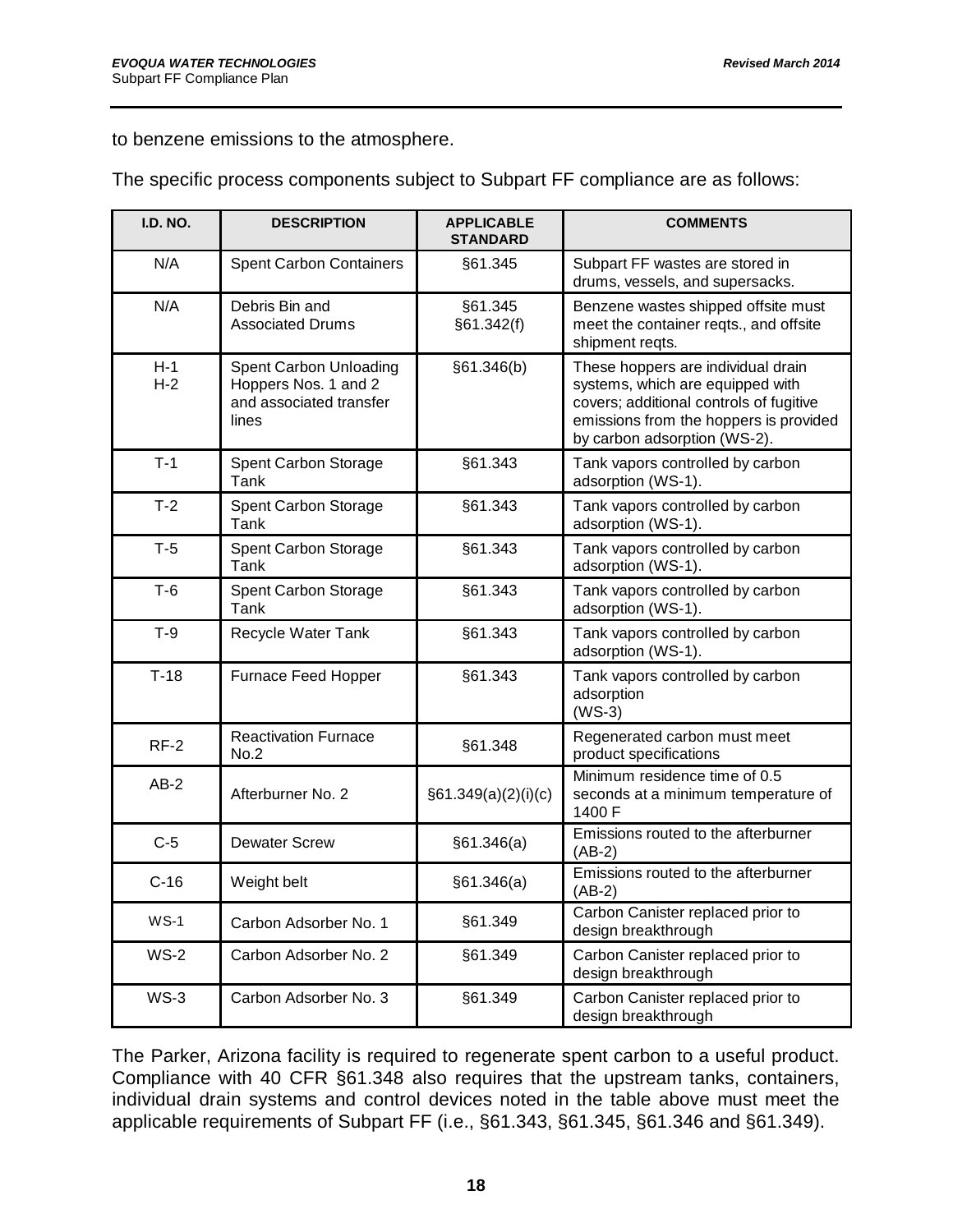The debris bin and associated drums, which are used to store FF wastes from the facility, must not only meet the container requirements of 40 CFR §61.345, but also the requirements of 40 CFR §342(f). Section 342(f) requires that a notice accompany each waste shipment indicating that the wastes must be treated in accordance with the standards of Subpart FF. Records must be maintained indicating the date the waste is shipped offsite, quantity of waste shipped offsite, the name and address of the facility receiving the waste, and a copy of the notice sent with the waste shipment (§61.356(c)).

Hoppers H-1 and H-2 are used to convey Subpart FF wastes from containers and other waste management units to the regeneration system. As such, these units are considered individual drain systems, which meet Subpart FF requirements under 61.346(b). Each of the units is equipped with a cover, which is kept closed when the hoppers are not being used to convey Subpart FF wastes. The associated lines that convey Subpart FF wastes from H-1 and H-2 to the Spent Carbon Storage Tanks (T-1, T-2, T-5 and T-6) are hard piping are inspected quarterly for any evidence of leaks (open valves, indications of low liquid levels, rips, tears, or cracks in equipment, etc.). Any repairs that are identified as required during these quarterly inspections are performed within 15 days, as required (See Section 4.4, below).

The process wastewater stream associated with the wet scrubber control system has been specifically excluded from NESHAP applicability since it does not come in contact with Subpart FF waste streams. Additionally, water that comes in contact with Subpart FF waste is also exempt from Subpart FF treatment requirements under 40 CFR §61.342(c) since it contains less than 10 ppmw total benzene on an annual weighted average basis. The drain system is also exempt from Subpart FF compliance since it does not handle Subpart FF waste. Subpart FF wastes, which are contained in closed drums and roll-offs are managed so that none of these materials is allowed to enter the maintenance drains within the facility during surface cleaning operations.

#### *4.2 Compliance Responsibilities*

The Plant Manager has the primary responsibility for overseeing the NESHAP Subpart FF compliance program for the Parker, Arizona facility. More specifically, the Plant Manager assures that all permitting, notifications, monitoring, inspections, recordkeeping, and reporting are performed in accordance with the applicable regulations. The Plant Manager is responsible for assuring that all needed repairs and other maintenance activities are performed as required. The Plant Operator is responsible for monitoring the day-to-day operation of the facility.

#### *4.3 Permitting and Notifications*

All proposed changes to the Parker, Arizona facility are reviewed by the Plant Manager or his designee to determine if the modification provisions of the NESHAP regulations have been triggered. In making this determination, the Environmental Plant Manager or his/her designee will determine whether or not the changes can potentially increase benzene emissions. If the changes will not increase benzene emissions, then the NESHAP modification provisions are not triggered. If the changes have the potential to increase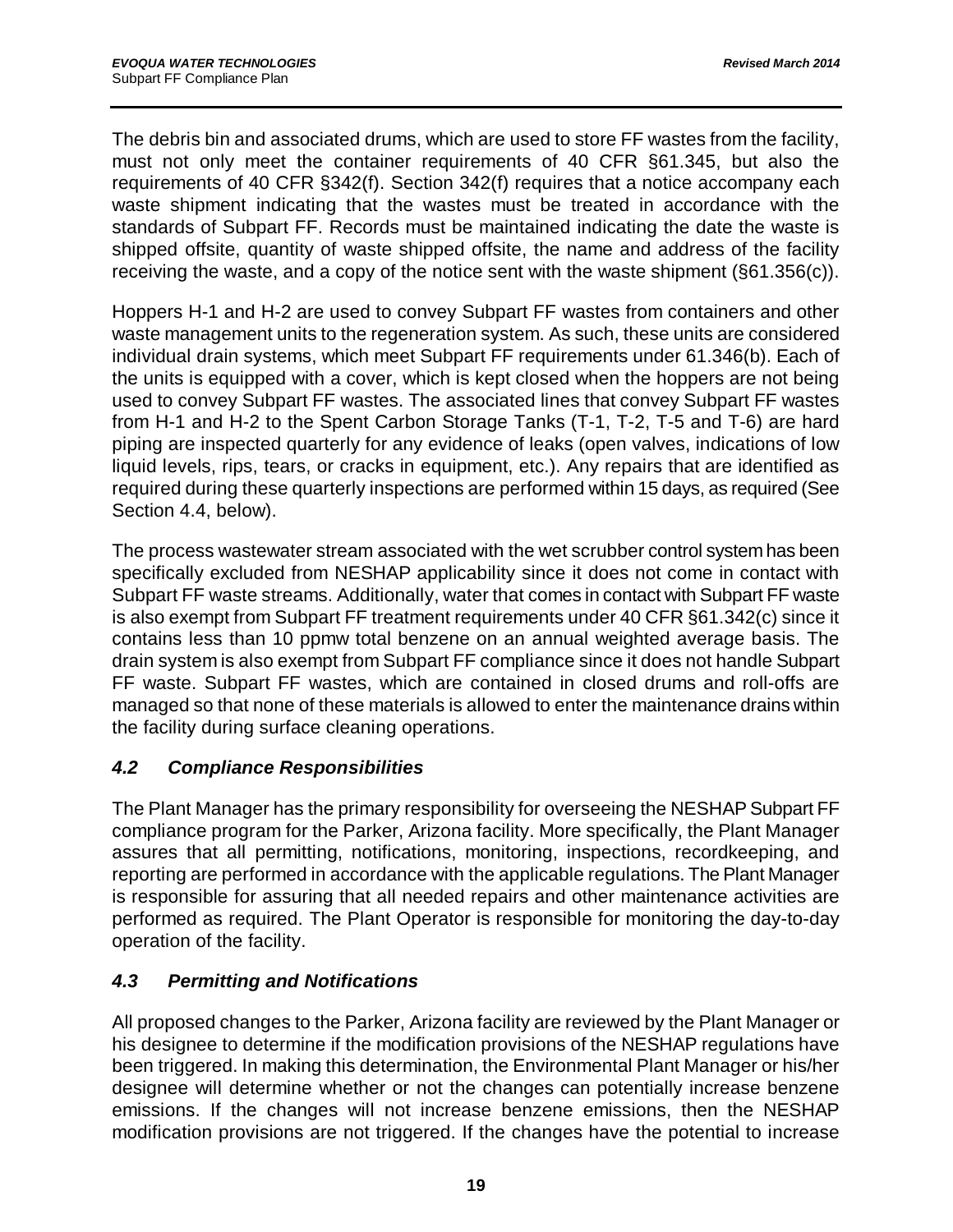facility benzene emissions, then the Environmental Health and Safety Manager or his/her designee will determine if the capital expenditure threshold will be exceeded by the project. As noted in Section 3.2, a capital expenditure is incurred for NESHAP applicability when the cost of the changes exceeds seven percent of the original facility cost.

If the changes are deemed as "modifications", the Environmental Health and Safety Manager or his/her designee will prepare a permit application that conforms to the requirement of Section 3.3 and submit it to EPA Region IX. No facility changes will be made until EPA approves the application.

The Environmental Health and Safety Manager or his/her designee is responsible for making all notifications required by NESHAP Subpart A and Subpart FF. The contents of these notifications are outlined in Section 3.4. Copies of relevant notifications are maintained in Appendix B of this plan.

#### *4.4 Inspection and Repair*

The Environmental Health and Safety Manager or his/her designee performs all routine quarterly visual inspections of the facility. During these inspections, the Environmental Health and Safety Manager or his/her designee examines the stationary equipment listed in Section 4.1 and its interconnecting piping for cracks, gaps, or other problems. In addition, the Environmental Health and Safety Manager or his/her designee visually inspects all spent carbon containers maintained onsite for more than one quarter year. Each visual inspection is documented on the Visual Inspection Form and copies of completed forms are maintained in Appendix E.

The Environmental Health and Safety Manager or his/her designee performs the Method 21 inspections annually during periods when the facility is processing Subpart FF waste. During these inspections, the Environmental Health and Safety Manager or his/her designee inspects all potential leak sources listed on the Annual Method 21 Inspection Form (See Appendix F). The Environmental Health and Safety Manager or his/her designee documents the results of the inspection on the Annual Method 21 Inspection Form and maintains copies of the completed forms in Appendix F. Spent carbon containers maintained onsite for more than one year must be included in this inspection.

The initial inspections of Subpart FF waste containers delivered to the Parker, Arizona facility are completed by the respective generator of the waste. This inspection includes both a visual inspection of the container and a Method 21 inspection of all potential leak interfaces. As noted above, containers maintained for more than one quarter year at the facility, will be visually inspected by the Environmental Health and Safety Manager or his/her designee during the routine quarterly visual inspection. Furthermore, containers maintained onsite for more than one year must be inspected using Method 21.

The debris bin and baghouse drum shall be visually inspected and inspected using Method 21 by the Environmental Health and Safety Manager or his designee following initial loading with Subpart FF containing wastes. In addition, the debris bin and containers will be visually re-inspected if it is onsite for more than 90 days (with the exception of the debris bin which cannot be stored longer than 90 days). These inspections shall be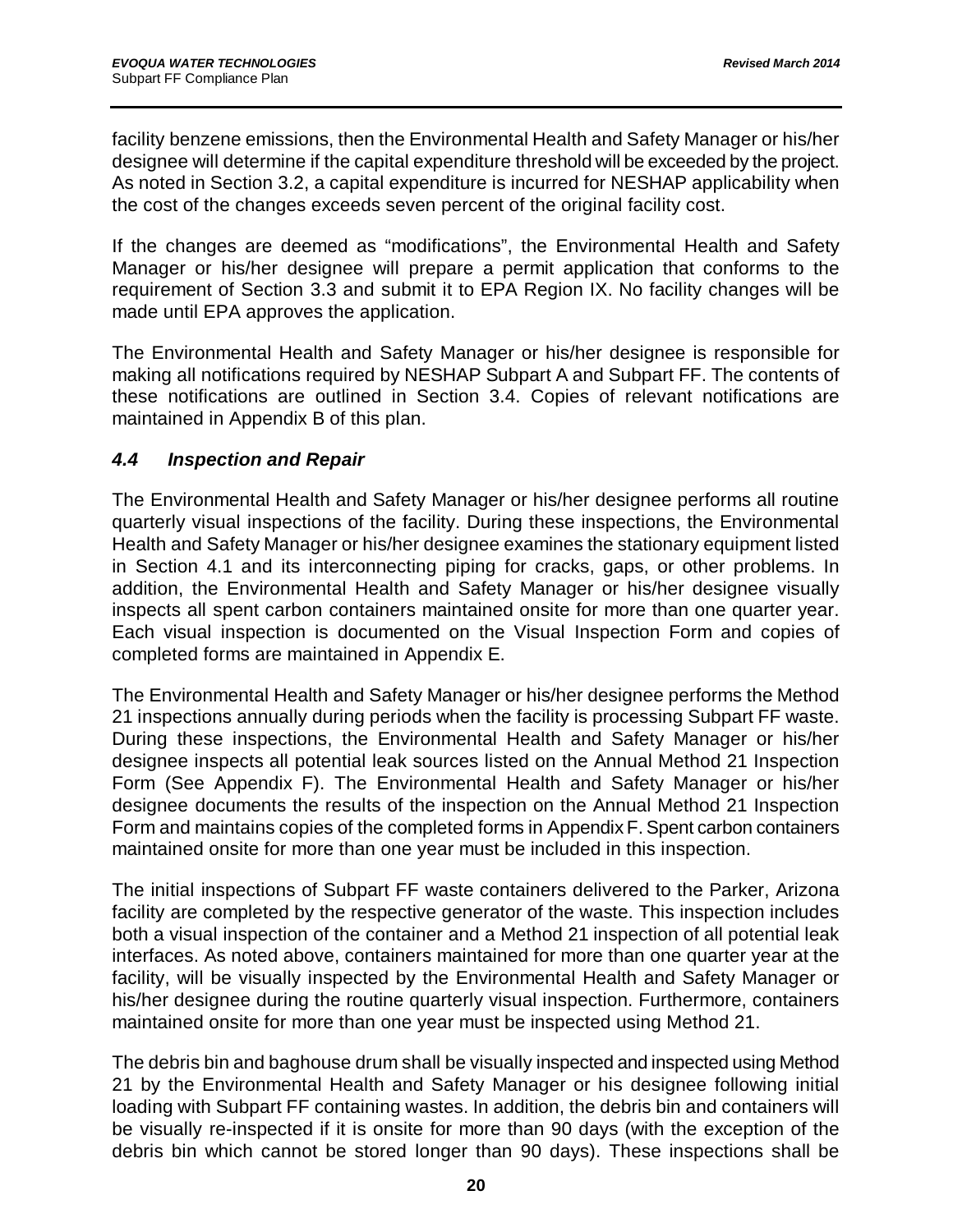documented in the Debris Bin and Associated Drums Inspection Log found in Appendix G.

All leaks (defined as an instrument reading exceeding 500 ppmv over background), openings, cracks or other problems identified during the visual and Method 21 inspections will be repaired within the time frames established in Table 1 (see Section 3.6, above). The Environmental Health and Safety Manager or his/her designee who detects the leak will work with the Plant Manager or his/her designee to complete the repair. Completed repairs will be documented on the affected inspection forms in Appendices F, G, or H.

If a repair cannot be completed within the specified time without a partial or complete facility shutdown, the Environmental Health and Safety Manager or his/her designee will document in the affected inspection form in Appendices F, G, or H the reason why the repair is delayed. The Environmental Health and Safety Manager or his/her designee will ensure that all repairs are completed during the next process unit shutdown, and document in the affected inspection form the completion of the repair.

#### *4.5 Monitoring*

Compliance with the general treatment requirements are monitored as follows:

| <b>EQUIPMENT COMPONENT /</b><br><b>MATERIAL</b>                         | <b>APPLICABLE</b><br><b>MONITORING METHOD</b><br><b>STANDARD</b> |                                                                                                                          | <b>FREQUENCY</b>                                |
|-------------------------------------------------------------------------|------------------------------------------------------------------|--------------------------------------------------------------------------------------------------------------------------|-------------------------------------------------|
| Afterburner (AB-2)                                                      | §61.349(a)(2)(i)(c)                                              | Temperature                                                                                                              | Continuous                                      |
| <b>Wastewater in Contact</b><br>with Spent Carbon<br>Discharged to POTW | §61.342(c)(2)                                                    | Benzene<br>concentration<br>(minimum of three (3)<br>samples) determined<br>by methods<br>prescribed by<br>§61.355(c)(2) | Annual                                          |
| Carbon Adsorber<br>$(WS-1)$                                             | §61.349(a)(2)(ii)                                                | Calculations in<br>Appendix C show that<br>the canister must be<br>replaced at least<br>every 7.88 days.                 | 7.88 days at a<br>maximum or<br>more frequently |
| Carbon Adsorber<br>$(WS-2)$                                             | §61.349(a)(2)(ii)                                                | Calculations in<br>Appendix C show that<br>the canister must be<br>replaced at least<br>every 100 days.                  | 100 days at a<br>maximum or<br>more frequently  |
| <b>Carbon Adsorber</b><br>$(WS-3)$                                      | §61.349(a)(2)(ii)                                                | Calculations in<br>Appendix C show that<br>the canister must be<br>replaced at least<br>every 38 days.                   | 38 days at a<br>maximum or<br>more frequently   |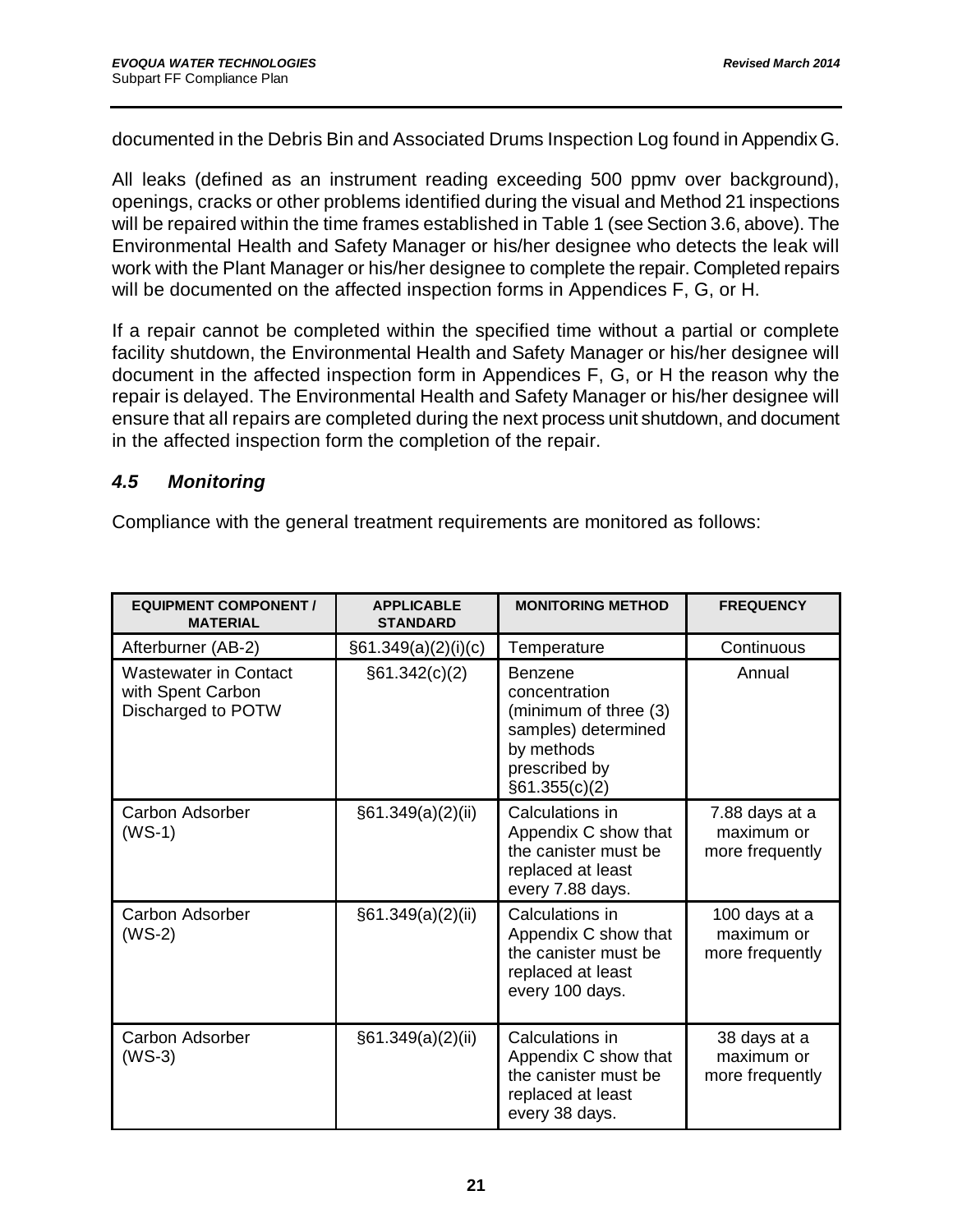The Plant Operator reviews all temperature readings on a daily basis to assure that the reactivation furnace is operating as designed, and the afterburner is maintained at a temperature greater than  $760^{\circ}$ C (1400 $^{\circ}$ F). If the temperature data for the afterburner indicate a performance problem, the Plant Operator will correct the problem as soon as possible. The reasons justifying the use of temperature as the main monitoring parameter are provided in Appendix H.

To comply with the requirements of 40 CFR §61.356(b), the Environmental Health and Safety Manager or his/her designee shall verify on an annual basis the annual flow rate and the benzene concentration in the untreated wastewater in contact with spent carbon (minimum of 3 samples). Determinations shall assure that the benzene concentration in the wastewater is less than 10 ppmw and records will be maintained in Appendix J.

The Plant Manager or his/her designee will replace the carbon in adsorbers WS-1, WS-2, and WS-3 in accordance with the schedule identified above. Immediately following adsorber replacement, the Plant Manager or his designee will document the change-out in the Carbon Canister Replacement Log included in Appendix I.

Any periods of malfunction, equipment start-up and shutdown will be logged by the Plant Operator in the Process Monitoring log. These logs are maintained in the file room.

#### *4.6 Performance Testing*

No emissions testing has been performed to demonstrate compliance with the applicable standards of Subpart FF. All compliance determinations have been performed through engineering calculations. Calculations documenting the performance of the carbon adsorbers are included in Appendix C.

#### *4.7 Recordkeeping*

The following table identifies all applicable Subpart A and FF records required to be maintained at the Parker, Arizona facility, the individual responsible for its maintenance, and the location where the records are stored. Unless otherwise noted in the table, the records will be maintained for a minimum of two years, as required by NESHAP regulations.

## **NESHAP FF RECORDKEEPING PLAN EVOQUA WATER TECHNOLOGIES**

| <b>Record Description</b>                                                                                                                            | <b>Individual Responsible</b> | <b>Comments/Location</b>                               |
|------------------------------------------------------------------------------------------------------------------------------------------------------|-------------------------------|--------------------------------------------------------|
| Notifications (§§61.09, 61.10,<br>61.13(c), and $61.342(f)$ ) – Note:<br>the initial notification should be<br>retained for the life of the facility | <b>Plant Manager</b>          | Appendix B of the Compliance<br>Plan (see Section 3.4) |
| List of streams subject to<br>Subpart FF                                                                                                             | <b>Plant Manager</b>          | Section 4.1 of the Compliance<br>Plan                  |

#### **PARKER, ARIZONA FACILITY**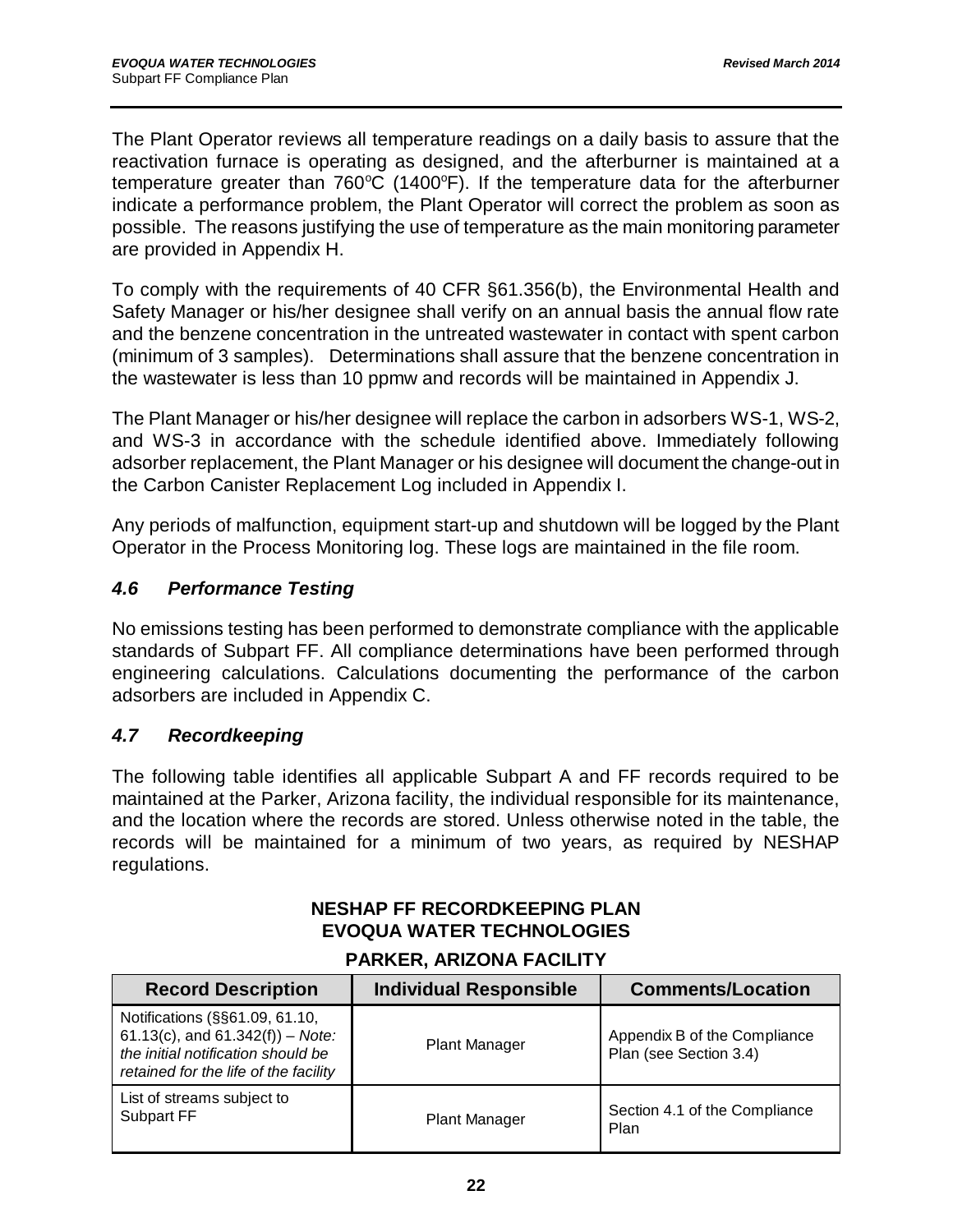#### **NESHAP FF RECORDKEEPING PLAN EVOQUA WATER TECHNOLOGIES**

#### **PARKER, ARIZONA FACILITY**

| <b>Record Description</b>                                                                                                                                                | <b>Individual Responsible</b> | <b>Comments/Location</b>                                                                                                                                                                      |
|--------------------------------------------------------------------------------------------------------------------------------------------------------------------------|-------------------------------|-----------------------------------------------------------------------------------------------------------------------------------------------------------------------------------------------|
| Total annual benzene reports                                                                                                                                             | <b>Plant Manager</b>          | Appendix D of the Compliance<br>Plan                                                                                                                                                          |
| Date the debris bin and<br>associated drums shipped<br>offsite, quantity of waste shipped<br>offsite, name and address of<br>facility receiving waste<br>$(\$61.356(c))$ | <b>Plant Manager</b>          | Waste manifests in Plant<br>Manager's office                                                                                                                                                  |
| Engineering design<br>documentation of control<br>equipment (§61.356(d))*                                                                                                | <b>Plant Manager</b>          | Plant Manager's office                                                                                                                                                                        |
| Engineering calculations<br>demonstrating Control<br>Equipment performance<br>$(\$61.356(f)(2)(i)(G))^*$                                                                 | <b>Plant Manager</b>          | Appendix C of Compliance Plan                                                                                                                                                                 |
| Test results demonstrating<br>control equipment performance<br>$(\$61.356(f)(3))$ *                                                                                      | N/A                           | Not Applicable. Calculations<br>have been used in lieu of testing<br>results.                                                                                                                 |
| Visual inspection records<br>$(\$61.356(g))$                                                                                                                             | <b>Plant Manager</b>          | Appendices F and H of the<br>Compliance Plan                                                                                                                                                  |
| Method 21 inspection records<br>(S61.356(h))                                                                                                                             | <b>Plant Manager</b>          | Appendices G and H of the<br>Compliance Plan                                                                                                                                                  |
| Dates of start-up, shutdown, and<br>malfunction of treatment unit<br>(S61.356(i)(1) & (5))                                                                               | <b>Plant Operator</b>         | Process Monitoring Log<br>maintained in Plant Manager's<br>office                                                                                                                             |
| Testing results from all monthly<br>sampling (§61.356(i)(3))                                                                                                             | N/A                           | Not Applicable. No monthly<br>sampling of regenerated carbon<br>required since regenerated<br>carbon is a product                                                                             |
| Descriptions of process<br>parameters monitored to ensure<br>treatment unit performance<br>$(\$61.356(i)(3))^*$                                                          | <b>Plant Manager</b>          | Appendix H of the Compliance<br>Plan                                                                                                                                                          |
| Dates of startup, shutdown, and<br>malfunction of the carbon<br>absorbers (§61.356(j)(1) & (3))                                                                          | <b>Plant Operator</b>         | Process Monitoring Log<br>maintained in Plant Manager's<br>office                                                                                                                             |
| Descriptions of process<br>parameters monitored to ensure<br>control device performance<br>$(\$61.356(j)(2))^*$                                                          | N/A                           | Not Applicable. The Carbon<br>Absorbers (WS-1, WS-2 and<br>WS-3) are changed-out on a<br>predetermined frequency; no<br>monitoring is performed. See<br>Appendix C of the Compliance<br>Plan. |
| Date and time when the carbon                                                                                                                                            | <b>Plant Manager</b>          | Replacement Logs are                                                                                                                                                                          |